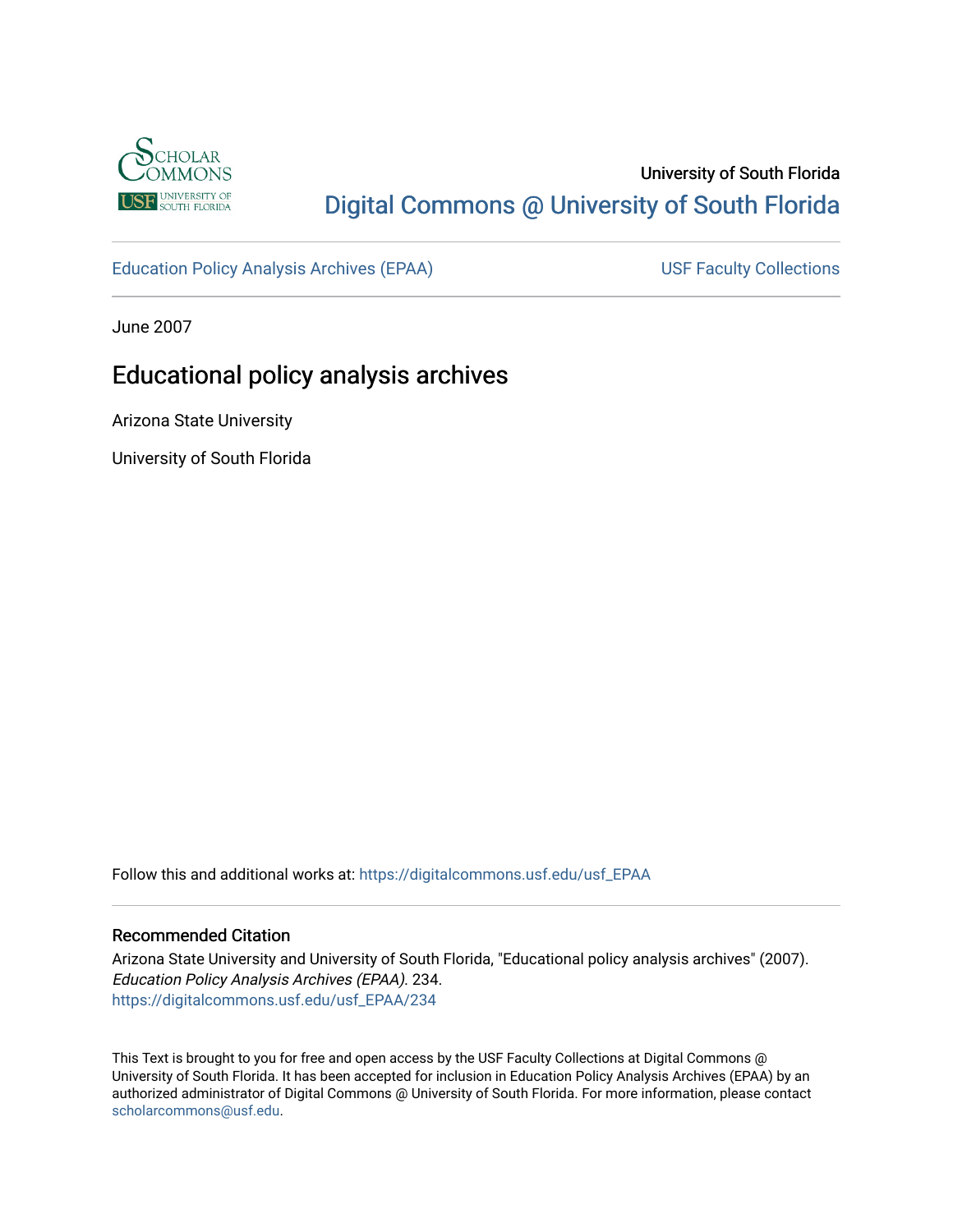# **EDUCATION POLICY ANALYSIS ARCHIVES**

**A peer-reviewed scholarly journal Editor: Sherman Dorn College of Education University of South Florida** 

**Volume 15 Number 13 June 25, 2007 ISSN 1068–2341** 

## **Bureaucratic Discretion and Alternative Teacher Certification: Understanding Program Variation in Missouri**<sup>1</sup>

## **Ethan B. Heinen Central Connecticut State University**

## **Jay Paredes Scribner University of Missouri-Columbia**

Citation: Heinen, E. B., & Scriber, J. P. (2007) Bureaucratic discretion and alternative teacher certification: understanding program variation in Missouri. *Education Policy Analysis Archives, 15(13)*. Retrieved [date] from http://epaa.asu.edu/epaa/v15n13/.

#### **Abstract**

(တ

Alternative teacher certification literature has contributed significantly to our understanding of this approach to teacher preparation. However, this literature has more often than not treated alternative teacher certification programs (ATCPs) as a black box, thus ignoring program heterogeneity. The present study examines how and why five ATCPs in Missouri have evolved in different ways. To understand this variation and its potential significance for researchers and practitioners, we use political science literature on bureaucratic discretion to understand programs' varied responses within the same state policy context. Using a multiple case study design, we present two key findings. First, external factors such as the state's regulatory approach, programs' relationships with school districts, and programs' relationship with external partners shape program coordinators' perceptions of their discretionary authority. Second, within an environment of limited regulation, programs responded to these external factors in ways that shaped programs in

 <sup>1</sup> This material is based upon work supported by the National Science Foundation under Grant No. REC 0335523 as part of the Evaluation Research Evaluation Capacity Building Program.

SOME RIGHTS RESERVED Readers are free to copy, display, and distribute this article, as long as the work is attributed to the author(s) and **Education Policy Analysis Archives,** it is distributed for noncommercial purposes only, and no alteration or transformation is made in the work. More details of this Creative Commons license are available at http://creativecommons.org/licenses/by-nc-nd/2.5/. All other uses must be approved by the author(s) or **EPAA**. **EPAA** is published jointly by the Mary Lou Fulton College of Education at Arizona State University and the College of Education at the University of South Florida. Articles are indexed by H.W. Wilson & Co. Please contribute commentary at http://epaa.info/wordpress/ and send errata notes to Sherman Dorn (epaa-editor@shermandorn.com).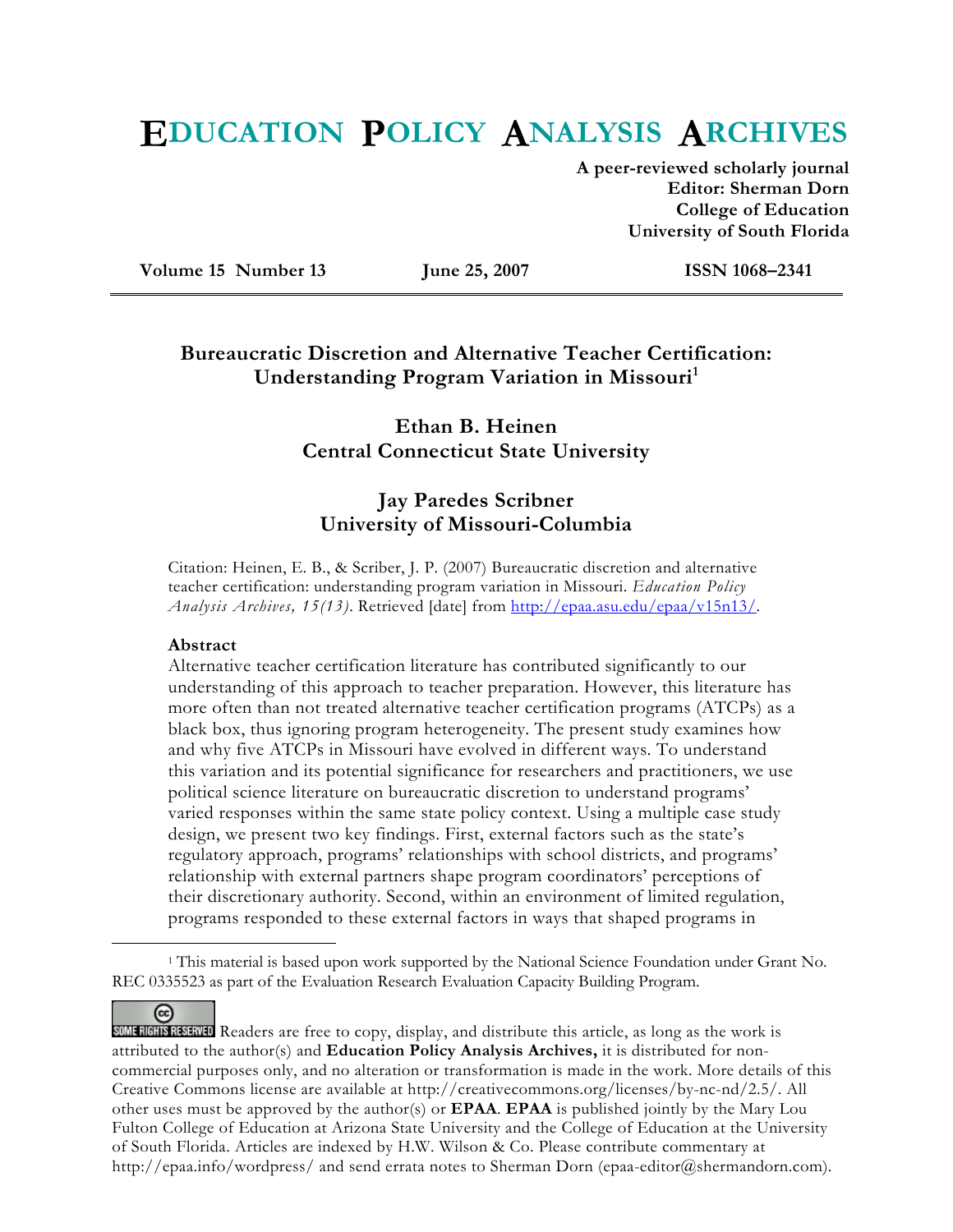dramatically different ways. These approaches ranged from formal partnerships with large urban school districts and philanthropic funders to alternative certification programs that were at least partially blended with existing undergraduate and post baccalaureate teacher preparation programs. In our discussion, we explore how state attempts to widen the discretionary *space between the rules* may have allowed external interests (e.g., school districts, and external funders) to backfill that space in ways that limit the potential for programs to provide high quality preparation experiences. This study explores these consequences and trade offs in order to inform policy makers and practitioners who are concerned with fostering innovative and creative ways to prepare high quality teachers.

Keywords: Teacher education; alternative certification; politics of education.

## **Discreción burocrática y certificaciones alternativas de maestros/as: Entendiendo la variación de programas en Missouri**

#### **Resumen**

La literatura sobre certificaciones alternativas de docentes ha contribuido significativamente para nuestro entendimiento sobre este modelo de formación. Sin embargo, muy frecuentemente esa literatura ha tratado estos modelos como si fueran una caja negra, ignorando la heterogeneidad de los programas. Este estudio examina como y porque cinco programas de formación docente en el estado de Missouri desarrollaron variantes diferentes de certificación. Para entender esas variaciones y su potencial para la investigación, la práctica, así como para comprender las diferencias entre las respuestas de cada programa a una misma política estatal, utilizamos la literatura de las ciencias políticas sobre la discreción burocrática. Utilizando un diseño de estudios de casos múltiples, presentamos dos conclusiones relevantes. Primero, es que los factores externos, tales como el modelo de marco regulatorio del estado, las relaciones del programa de formación con los distritos escolares y las relaciones del programa con instituciones asociadas dan forma las percepciones de los coordinadores del programa acerca de la autoridad discrecional. Segundo, en un contexto de regulación limitada, los programas respondieron a los factores externos de maneras dramáticamente diferentes. Esas maneras variaron desde crear asociaciones formales con distritos escolares de gran tamaño y asociaciones filantrópicas hasta la fusión con programas de formación docente a nivel de licenciatura y de post-licenciatura. En nuestro análisis, discutimos como los esfuerzos del estado para expandir el espacio de discreción de las normas puede haber permitido que aquellos intereses externos (por ej. distritos escolares y financiadores externos ocupar espacios que limitan el potencial de los programas para proveer experiencias de formación de buena calidad. Este estudio explora las consecuencias, positivas y negativas para informar a quienes toman e implementan las decisiones políticas para estimular formas innovadoras y creativas en la formación de docentes.

Palabras clave: formación de docentes.; certificaciones alternativas; políticas educativas.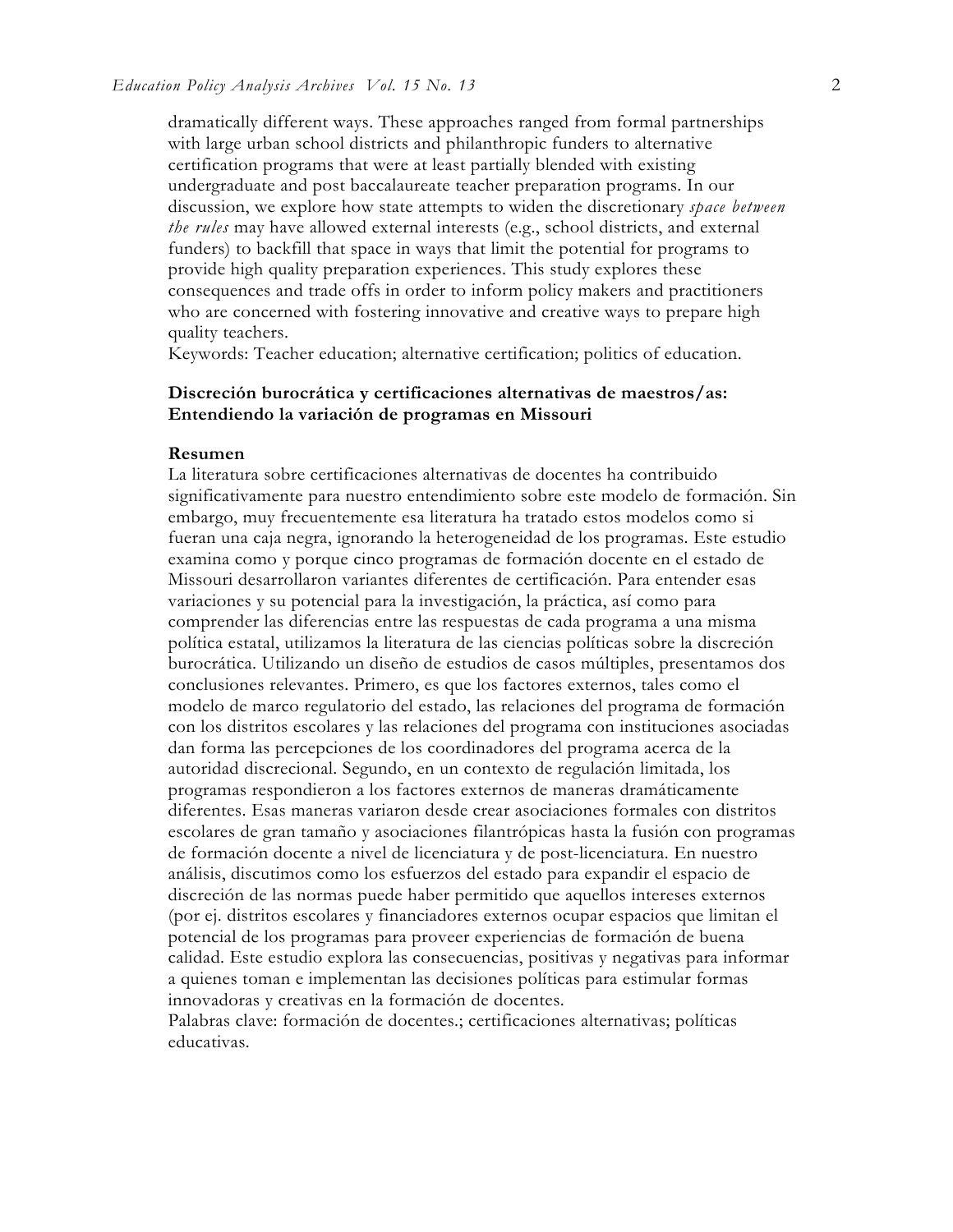In this era of high stakes accountability for public education the role and quality of teacher education has come under increasing scrutiny. As traditional four-year preparation models prepare teachers in over 1,300 colleges and universities across the US (Wilson, Floden, & Ferrini-Mundy, 2001), alternative teacher certification programs (ATCPs) have also proliferated as states attempt to address teacher shortages (Ingersoll, 2001). Unlike traditional teacher preparation, ATCPs ostensibly recruit professionals from fields such as law, business, and engineering into the teaching ranks at an accelerated pace. Several assumptions are inherent in the ATCP logic. For instance, policy makers often assume that efforts to attract professionals with substantive and relevant backgrounds are successful, and that those efforts result in the recruitment of substantial numbers of these experienced professionals. Many also assume that these professionals bring deep content knowledge that they can organize, access, and present in ways that improve student learning.

While our larger agenda examines these and other assumptions, this paper focuses on program variation across ATCPs and the effects of this variation on policy implementation. This study takes a step back to ask how and why ATCPs in one state, Missouri, respond to their policy context and what implications these decisions have for program variation. By understanding ATCP variation future researchers will be better situated to tease out different types or aspects of ATCPs that best serve aspiring teachers and under what conditions.

This study presents findings from the first phase of a multi-year project to evaluate the preparation, experience, and performance of alternatively certified mathematics and science teachers in Missouri. To understand how and why Missouri's ATCPs have evolved in such varied form we purposively selected the five ATCPs that prepare approximately 80 percent of Missouri's alternatively certified mathematics and science teachers. To achieve our purpose we borrowed from bureaucratic theory—specifically bureaucratic discretion—to examine each program within its unique context. Several questions guided this study, including: How, and in what ways, do ATCP stakeholders (e.g., program coordinators and instructors) make sense of their policy contexts as they shape their programs? What factors influence the level of discretion perceived by stakeholders? And, what impact do these varying levels of discretion have on how these programs develop?

## **ATCPs: The National and Missouri Contexts**

#### **The National Context**

In the 1980s ATCPs emerged as a policy response to teacher shortages by accelerating the certification process (National Center for Education Information [NCEI], n.d. b; Dial & Stevens, 1993). In many cases ATCPs served specific needs including training teachers for specific content areas and/or particular locations (i.e., rural or urban). NCEI (n.d. b) offered a comprehensive definition of ATCPs:

The term commonly refers to becoming a credentialed teacher ranging from emergency teacher certification to very sophisticated and well-designed programs that address the professional preparation needs of the growing population of individuals who already have at least a baccalaureate degree and considerable life experience who want to become teachers.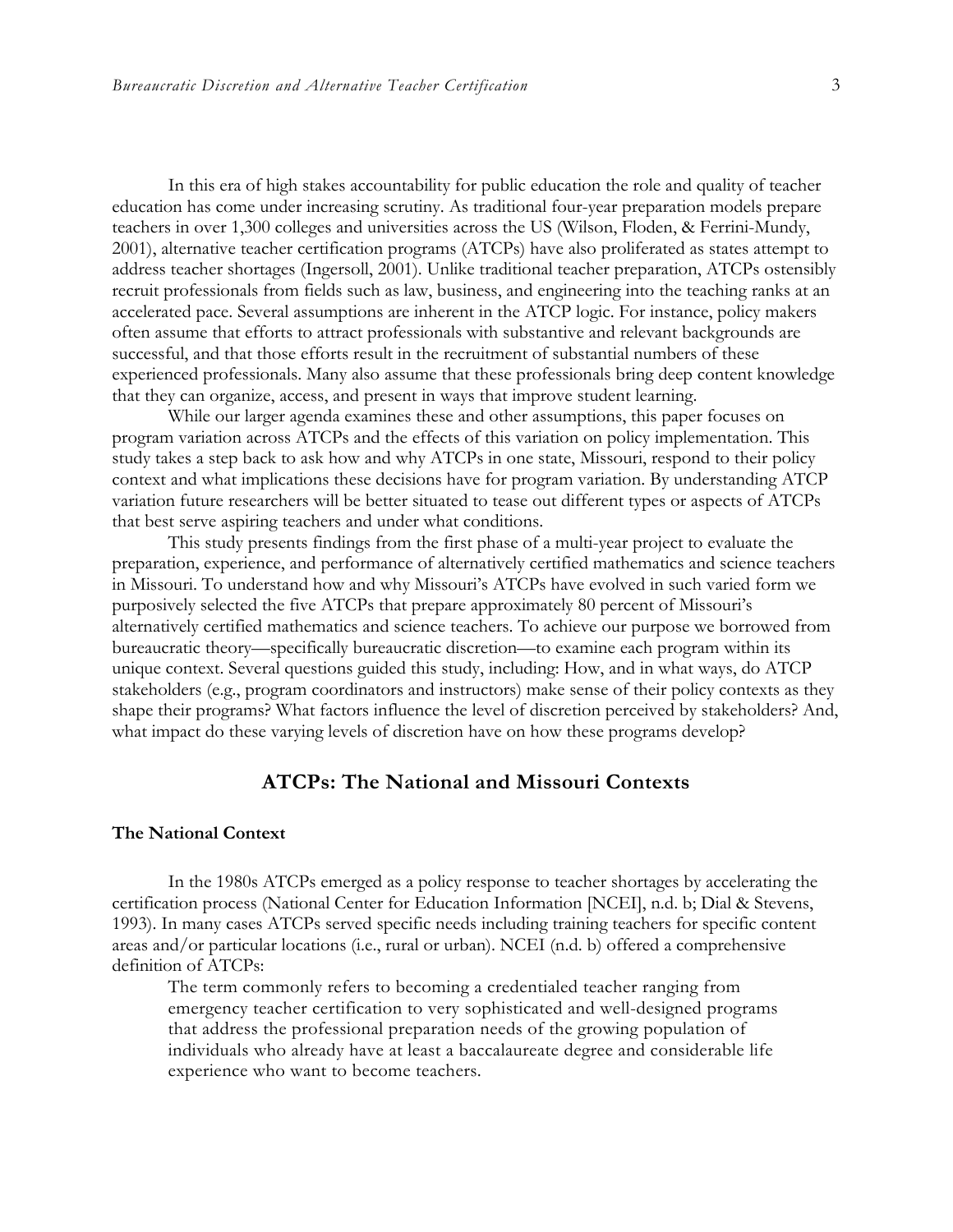Although ATCP effectiveness is routinely debated, they have had a significant impact on teacher certification (NCEI, n.d. b). As of 2003, more than 175,000 teachers had been certified through alternative routes, and 45 of 50 states had some type of alternative program managed at the state level. A National Center for Education Information report (NCEI) (n.d. a) suggests that alternative routes could soon contribute as much as one-third of all new hires.

According to Reichardt (2002), the teacher preparation system is implemented through the loose interaction of state education agencies that regulate programs and certify teachers, higher education institutions that prepare teachers, and school districts that hire teachers. For decades, this loose confederation prepared, certified, and hired teachers without one institution unduly influencing the practices of the others. Recently, this dynamic has begun to change. For example, in some states large urban districts have instituted their own ATCPs or have partnered with organizations outside mainstream higher education to recruit and train teachers (Kwiatkowski, 1999). Overall, ATCPs remain overwhelmingly situated in universities of higher education. Regardless of where they sit, ATCPs have changed the landscape of teacher preparation by creating new avenues to teaching.

The proliferation of ATCPs has been accelerated by the federal No Child Left Behind Act (2002) that requires all teachers in core subjects be highly qualified by the end of the 2005–2006 school year. Furthermore, the US Department of Education (Secretary's Report, 2002) has supported ATCPs as a way to lower barriers to teaching certification for non-traditional teachers (i.e., experienced professionals with subject relevant backgrounds) (Hess, Rotherham, & Walsh, 2004).

#### **The Missouri Context**

*Teacher supply and demand*. According to the most recent supply and demand analysis for mathematics and science teachers in Missouri, the state's preparation programs meet only 25% of the state's demand for new secondary mathematics and science teachers (Building Engineering and Science Talent, 2006). The shortfall is resolved by hiring teachers with emergency certifications, hiring teachers from other states, or assigning existing teachers to teach outside their certification area. The fact that approximately one-third of newly certified teachers do not enter teaching and up to 40 percent of Missouri's new teachers leave the profession in their first three years (Scribner, Bickford, & Heinen, 2003) further limits the supply of mathematics and science teachers in Missouri.

*The evolution of ATCPs in Missouri.* In 1998, Missouri created the Missouri Standards for Teacher Education Programs (MoSTEP) which the state's teacher preparation programs, including ATCPs, must meet. MoSTEP provided overarching guidelines that approved teacher preparation programs must follow (Missouri Department of Elementary and Secondary Education, n.d. a). MoSTEP also requires that teachers pass the Praxis exit exam prior to certification, including the Praxis' subject matter and pedagogy portions.

In addition to MoSTEP, in 2000 Missouri introduced Department of Elementary and Secondary Education (DESE) regulation 80-805.030 (Innovative and Alternative Professional Education Programs) to specifically regulate ATCPs and other innovative programs (Missouri Department of Education, n.d., b). Based on information obtained through interviews, state officials explained that regulations were minimal to allow program administrators some room to innovate. State officials were not experts about how ATCPs *should* work, and did not have adequate statelevel resources to oversee and evaluate ATCPs.

This regulation defined ATCPs as "a program for the preparation of professional school personnel that provides a curriculum for post-baccalaureate degree candidates without professional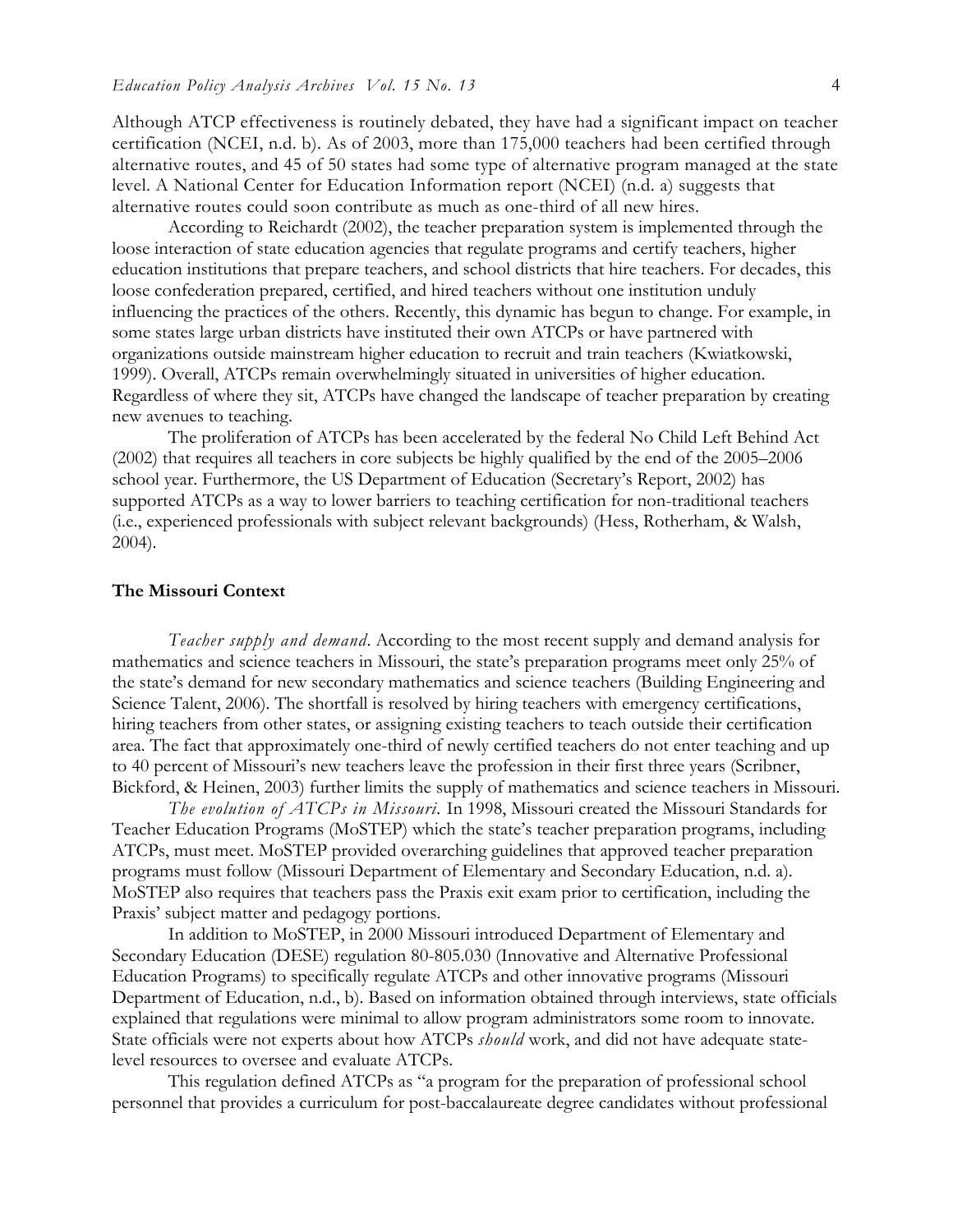education preparation to enable them to meet the requirement for state certification" (Missouri Department of Secondary and Elementary Education, no date, a) Furthermore, regulations state that alternative teacher certification in Missouri is for certification of secondary education teachers only. Finally, it is important to note that Missouri's regulation explicitly required that ATCPs be delivered through an institution of higher education. As a result, ATCPs in Missouri are not offered through other entities such as school districts; however, university partnerships with school districts and/or non-profit organizations are permitted.

Regulations also stipulate requirements for individuals eligible for alternative teacher certification in Missouri. ATCP teacher candidates must have earned a bachelor's degree or higher in a field related to the desired certification area. Furthermore, teacher candidates are required to have earned a minimum GPA of 2.5 (out of 4.0) both cumulatively and in their major. In a departure from regulations guiding traditional routes to certification, individuals in ATCPs are candidates for certification (2-year provisional certification until program completion) upon admission into their ATCP. Finally, regulations stipulate that individuals in ATCPs are assigned a mentor by their school district in the same subject and approximately the same grade, receive additional assistance as determined by the ATCP, participate in school district professional development, and participate in the employing district's Performance-Based Teacher Evaluation program (Missouri Department of Education, n.d., b).

## **Bureaucratic Discretion and Variability among Programs**

Each program's purpose, structure, and processes were shaped in part by the decisions program coordinators made in response to local, state, and even national policy contexts. We used bureaucratic discretion theory to explore how these programs took shape in different ways in one state. Bureaucratic discretion theory suggests that the decisions of program deliverers are bounded and shaped by external forces (e.g., political, economic, or social) that determine the extent of discretion available to decision-makers. Bureaucratic discretion theory serves as a useful lens to study variation among ATCPs precisely because ATCPs have become an explicit strategy to address teacher shortages as elected officials and program administrators respond to school district pressure to increase the number of teacher candidates. In addition, by using bureaucratic discretion as a conceptual lens we are able to acknowledge the heterogeneity of ATCPs, understand why this difference exists, and open avenues for discussion regarding the relative effectiveness of ATCP policy at the state level, and program structure and process at the program level.

#### **Bureaucratic Discretion: The Space between the Rules**

Discretion refers to the degree to which choice is available to those responsible for program implementation. As Handler (1986) noted, while bureaucratic discretion is "ubiquitous and difficult to define [it] involves the existence of choice, as contrasted with decisions purportedly being dictated by rules" (p. 331). Thus, discretion is exercised through the interpretation of policy implementers (Keiser, 2001)—i.e., how rules and regulations are interpreted and carried out. The degree of latitude made available to those who implement policy is contingent on the explicitness of rules and regulations promulgated by the governing agency and the capacity of said agency to enforce the rules and regulations (Hummel, 1987). Hawkins (1986) described the extent to which those responsible for implementing programs and policy have discretion to interpret policy as the "space between rules" (p. 11; see also Keiser, 2001).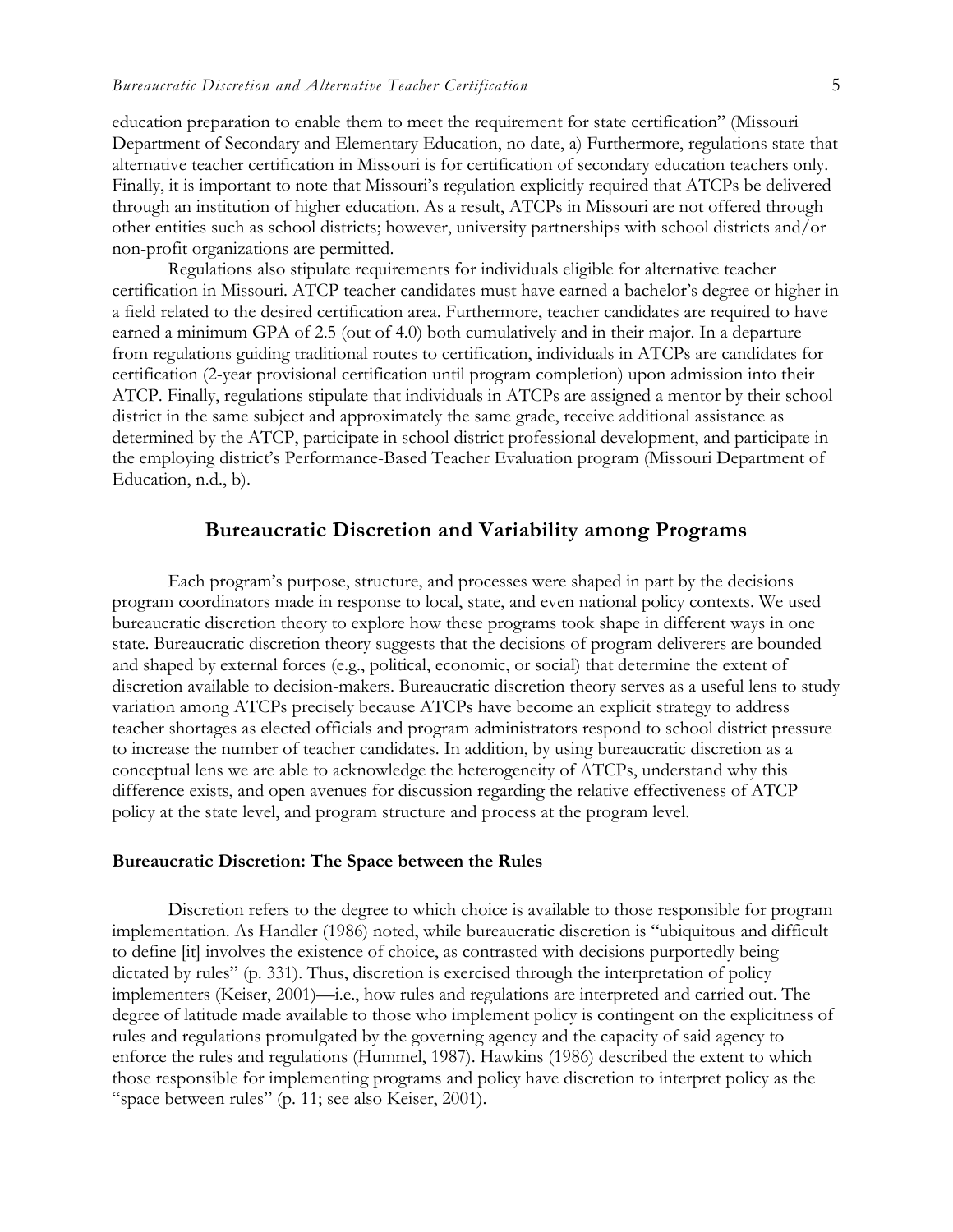#### *Education Policy Analysis Archives Vol. 15 No. 13* 6

Extant literature on bureaucratic discretion suggests that policy makers often go to great lengths to control agency behavior and thus discretionary latitude. If policymakers trust an agency, they tend to delegate broadly. When trust wanes policymakers write restrictive and prescriptive mandates in an attempt to control discretion at the implementation level (Huber, Shipan, & Pfhaler, 2001). This study challenges this assumption by suggesting that environments permissive of broad ATCP discretion may have less to do with policymakers' trust in these organizations and more to do with trust in competitive and market forces driven by the needs of school district superintendents. Findings from this study underscore the lack of a uniform process for policy implementation based on standardized goals and objectives. Instead, policymakers acted on salient issues (e.g., enrollment increases, teacher shortages) as they arose in the policymaking context.

#### **Bureaucratic Discretion and the Street-level Bureaucrat**

First, it is important to note that discretion is inherently *neutral.* That is, the degree to which government agents act on their own is neither inherently good nor bad. Instead, this paper explores the effects of discretionary behavior on program implementation. The limited regulation of ATCPs in Missouri provides an interesting case for exploring how this policy context influences program development and implementation. Our study was also informed conceptually by literature on the street level bureaucrat to understand how program stakeholders exercise discretionary authority (Lipsky, 1980) as they operate in the "space between the rules." Lipsky's notion of *street-level bureaucrats* extends the concept of bureaucratic discretion into the realm of those persons "interacting directly with citizens in the course of their jobs" (1980, p. 3).

The amount of the street level bureaucrat's discretionary authority determines the extent to which he or she can interpret organizational goals and direction as they enact the organization's mission through decision-making. According to Lipsky (1980), as the street level bureaucrat's discretion is limited feelings of alienation may increase. However, as Lipsky also points out, the dynamism of environments in which organizations operate also dictates the amount of discretion street level bureaucrats can exercise. Dynamic environments that cannot be reduced to prescribed formats, or standard operating procedures, provide more space for street level bureaucrats to wield discretion (Lipsky, 1980).

Street level bureaucrats struggle in this opaque world as they interpret and implement policies within their unique contexts, while also attempting to ensure fidelity of implementation. However, these roles of policy formulation, implementation, and oversight are challenged in a variety of ways. Most notably, bureaucracies are ill-suited for dealing with the nuances of distinct cases. As a result, bureaucracies balance tensions created by demands to standardize procedures, to be proficient (producing a high-quality, sustainable teaching force), and to be efficient (accelerating the rate of teacher training) with their operations (Hammond & Miller, 1985).

In response to these tensions, bureaucracies typically attempt to maximize efficiency of service delivery by controlling the ways in which agents exercise discretion through training, socialization, and routine-making (Feldman, 1986). Bureaucratic organizations attempt to clearly define the nature of work, develop performance measures, and utilize mechanisms for rewards and sanctions (Hammond & Miller, 1985). However, as decision-making becomes decentralized—and points of service are increased—bureaucratic expertise shifts from the centralized core to the decentralized satellites of the bureaucratic chain of command (West, 1975). For better or worse, decentralization lessens the static nature of bureaucracies and opens the system to pressure from clientele groups (West, 1975). While opening bureaucracies to external pressure can increase their responsiveness to client needs, it can also lead to *agency capture* by the most powerful client groups.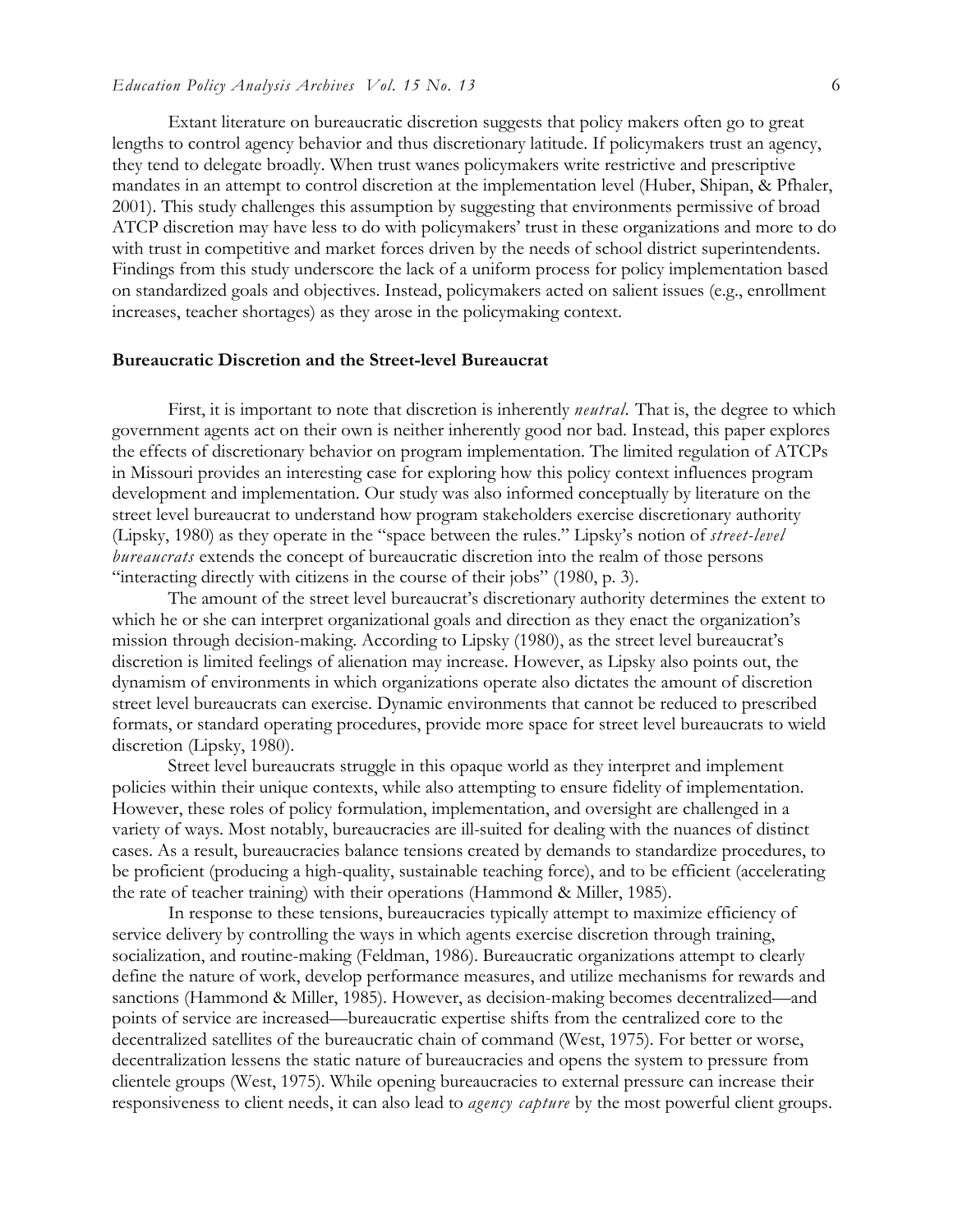The case of ATCPs in Missouri offers an ideal platform to explore how discretion leads to program variety.

## **Design and Method**

We employed a multiple-case study design and focused on five ATCPs from the sixteen universities with ATCPs in the state (Yin, 1994; Stake, 1994). Yin (1994) argues that multiple case designs are useful because they allow the researcher to explore patterns across cases, which inform or are informed by theory. Thus, while findings from a case study(ies) may not be generalizable per se, the bounded nature of case studies allows researchers to make claims applicable to the case(s) studied (Yin, 1994, Hamel, Dufour, & Fortin, 1993) This study represents a subset of findings from a larger longitudinal study of alternative certification policy and practice for secondary mathematics and science teachers in Missouri. Case studies were selected purposively (Erlandson, Skipper, & Allen, 1993) to include programs that prepared approximately 80 percent of alternatively certified mathematics and science teachers. According to Missouri's Department of Elementary and Secondary Education (DESE) administrative files, in 2003–2004, 122 newly certified mathematics and science teachers flowed from Missouri's schools and colleges of education to Missouri's public schools. Based on DESE's data estimates of annual hiring needs for mathematics and science teachers are 270 and 262 respectively. As Table 1 indicates, ATCPs prepared between 11 and 79 mathematics and science *aspiring* teachers during the 2003–2004 academic year for a total of 151 teachers.

Of the 18 ATCPs preparing teachers in Missouri in 2003–2004, 12 were preparing six or fewer mathematics and science teachers. One private university was preparing about 16 mathematics and science teachers, but that university's border location led the majority of those teachers to teach or plan to teacher in another state. In addition, the cases in this study represented a diversity of contexts. As Table 1 shows, two programs served two large urban districts; two programs served a large number of mostly rural districts; and one program prepared solely mathematics and science teachers for employment in primarily suburban and rural districts. In addition, the cases chosen also represent different instructional and structural models, including cohorts, non cohorts, and partnerships.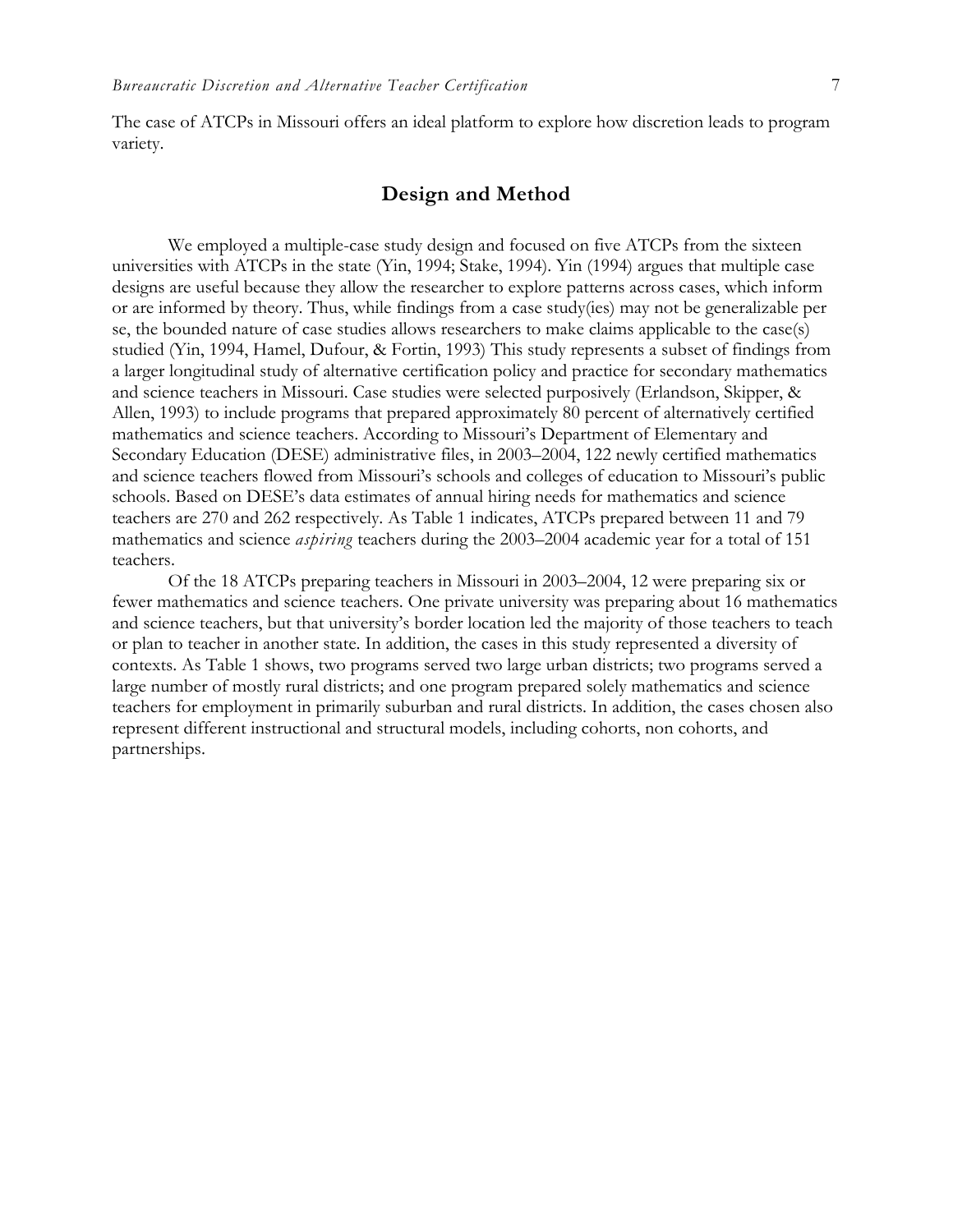#### Table 1

*Salient Characteristics of Alternative Teacher Certification Programs* 

|                  |               | Math & Science |                        |                                |                                                       |
|------------------|---------------|----------------|------------------------|--------------------------------|-------------------------------------------------------|
|                  |               | Teachers,      |                        |                                |                                                       |
| Program          | Districts     | $2003 - 04$    | Location               | Funding x                      | Program Structures & Features                         |
| $\boldsymbol{A}$ | $\approx$ 100 | 18             | Rural                  | Tuition                        | Some integration with other existing program courses  |
|                  |               |                |                        |                                | Certification only                                    |
|                  |               |                |                        |                                | Field-based adjuncts                                  |
|                  |               |                |                        |                                | Unsequenced curriculum                                |
| B                |               | 11             | Urban                  | Local foundation •<br>and DESE | Cohort                                                |
|                  |               |                |                        |                                | Certification and Masters degree options              |
|                  |               |                |                        |                                | University faculty                                    |
|                  |               |                |                        |                                | Sequenced curriculum                                  |
| $\mathcal{C}$    | $\approx 10$  | 43             | Suburban and<br>rural  | Federal grant                  | Cohort                                                |
|                  |               |                |                        |                                | Certification and Masters degree options              |
|                  |               |                |                        |                                | University faculty                                    |
|                  |               |                |                        |                                | Sequenced curriculum                                  |
| D                | $\approx 50$  | 79             | Predominantly<br>rural | Tuition                        | Semi-structured cohort (some coursework shared with   |
|                  |               |                |                        |                                | other certification routes)                           |
|                  |               |                |                        |                                | Certification and/or Masters degree                   |
|                  |               |                |                        |                                | Mostly university faculty                             |
|                  |               |                |                        |                                | Partially sequenced curriculum                        |
| E                | 1             | 13             | Urban                  | Local foundation •<br>and DESE | Semi-structured cohort (some coursework shared with   |
|                  |               |                |                        |                                | other certification routes)                           |
|                  |               |                |                        |                                | Certification and Masters degree options<br>$\bullet$ |
|                  |               |                |                        |                                | Mostly university faculty                             |
|                  |               |                |                        |                                | Partially sequenced curriculum                        |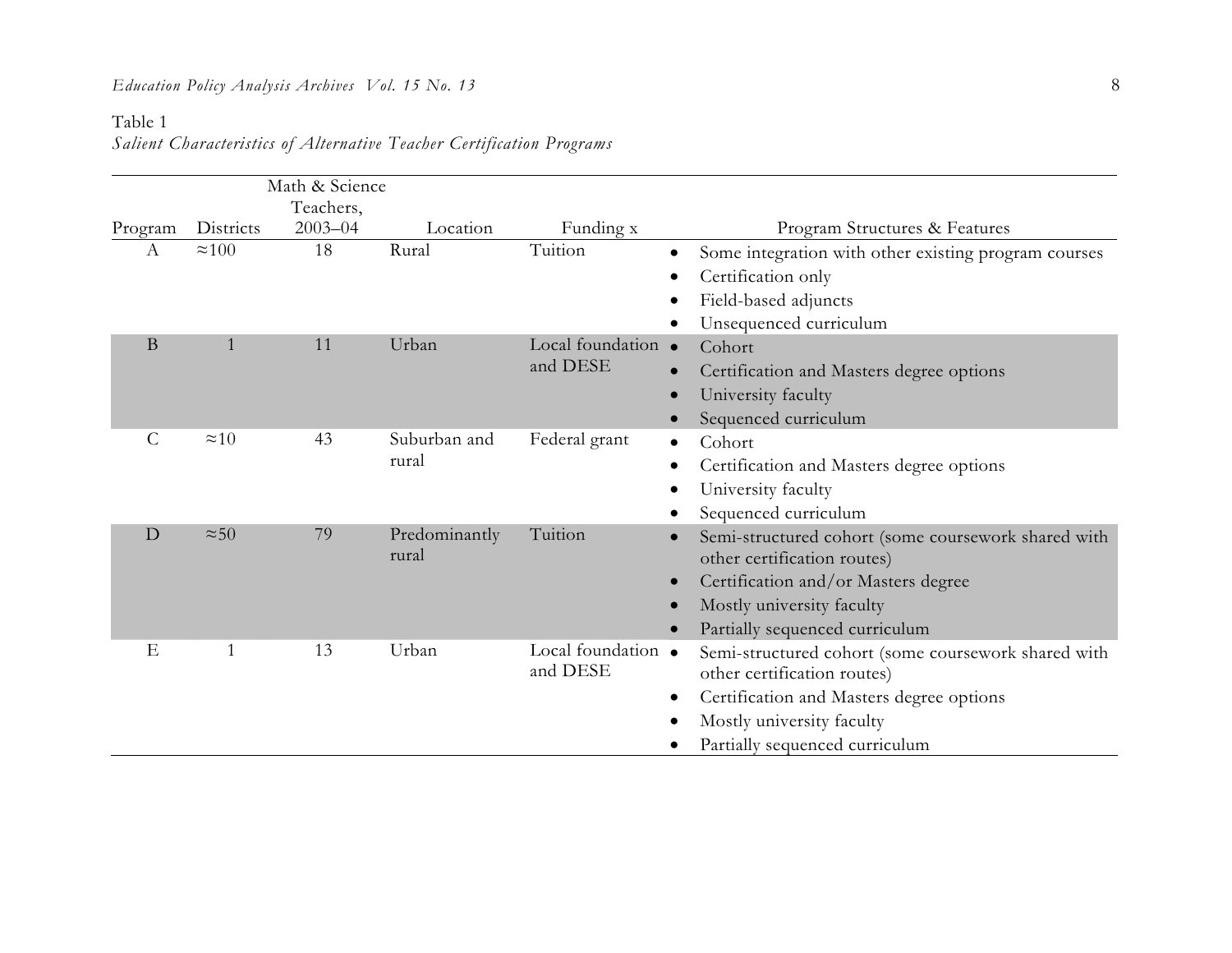#### **Data Collection, Participants, and Analysis**

We used qualitative methods to investigate the role of bureaucratic discretion in our ATCP cases. The primary data collection method was interviewing; however, documents (e.g., program documents and syllabi) and observations of classroom preparation also served as data sources. We employed a snowball approach to participant selection in order to increase the sphere of potential stakeholders we interviewed who made critical decisions regarding ATCPs at each university. It is difficult to know in advance who actually makes programmatic decisions. We began our research at each site by interviewing deans to gain entrée and to determine where to begin our investigation. In each case, deans directed us to ATCP program coordinators to begin our investigations. In all cases, ATCP coordinators also encouraged us to interview instructors. In one case, we interviewed a college's certification officer on the suggestion of the program coordinator. In all, six ATCP coordinators (one site had two coordinators), 15 instructors, one college certification office, and three state education officials who oversaw alternative teacher certification and teacher quality were interviewed. Instructors interviewed were either mathematics or science education instructors, but three instructors taught topics such as educational foundations or classroom management. The state education officials were interviewed to understand the teacher certification policy and the regulations guiding ATCPs.

Interviews were semi-structured and open-ended to encourage spontaneity and free flowing thought. Interviews lasted 30–60 minutes. All ATCP coordinators were interviewed at least twice. Follow-up interviews usually focused on clarifying information already gathered. All interviews with coordinators, instructors, and teacher candidates were conducted on-site and were tape-recorded. Interviews with state agency officials were conducted on-site and were not tape-recorded. In addition to interviews, observations of instruction were conducted to better understand the nature of teachers' preparation experiences. At four sites, initial summer courses and coursework during the academic year were observed to understand the nature and content of material delivered to teachers. At one case study site, most courses were taught via the internet. In those cases content was reviewed on-line. Twenty-six class sessions across the programs were observed.

Documents gathered from the sites and from the state agency were used to verify factual knowledge, explore espoused program logics, and to inform questions asked during interviews (Yin, 1994). Documents were especially helpful in understanding program designs, philosophies, and goals. State-level policy documents were analyzed to understand formal regulations that govern ATCPs. Analysis of data was supported by qualitative analysis software (NVivo) to help facilitate thematic development and theorizing. Data were analyzed using the constant comparative method to "generate theory by using explicit coding and analytic procedures" (Glaser & Strauss, 1967, p. 102). The constant comparative method consisted of categorizing data and reducing data into themes that enabled theorizing around our central concepts (Glaser & Strauss, 1967). Data were categorized by applying techniques of *open* and *axial coding* (Strauss & Corbin, 1990). Open coding was used to categorize data and to elicit questions from the data; axial coding was used to make connections across categories and to develop theory (Strauss & Corbin, 1990).

## **Results**

In this section we present two principal findings. First, we present data on the policy context and other external forces that influenced program discretion; second, we explore how ATCP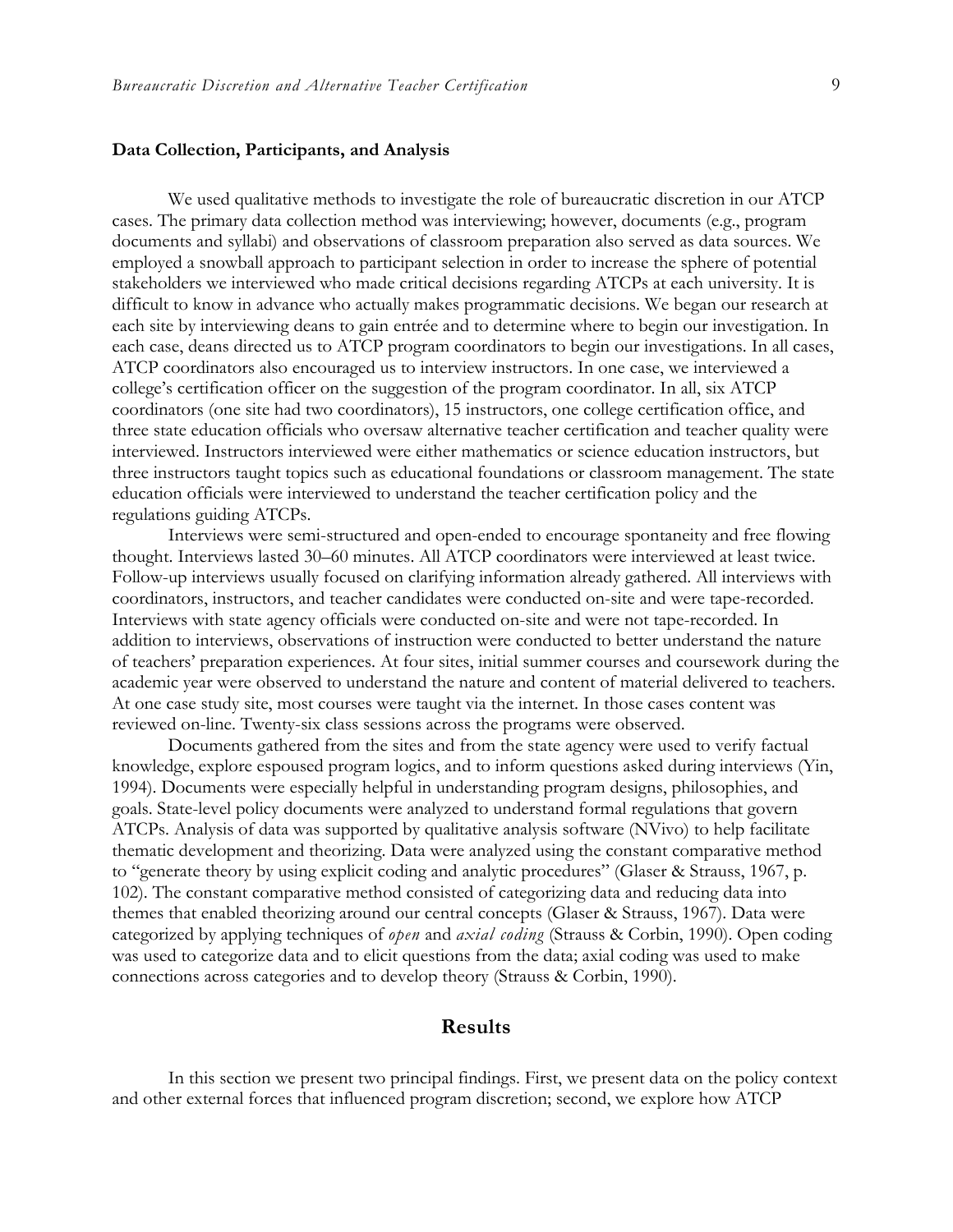coordinators responded to these forces as they exercised discretion in different ways and to different degrees that resulted in substantial program variation.

Bureaucratic discretion is a tricky concept. Stakeholders' discretion to make decisions can be fostered or curtailed by myriad factors. In addition, discretion (or lack thereof) is neither inherently positive nor negative. As we will show below, ATCP coordinators made sense of and responded differently to an ambiguous alternative certification policy and accompanying regulations in different ways. Their experiences with external environment pressures also differed. As a result of these factors that influenced discretion, programs developed and implemented ATCPs that varied in significant ways.

#### **Determinants of Discretion**

*Making sense of the "space between the rules."* As we described above, the state of Missouri—like other states—originally adopted alternative teacher certification policy to address teacher shortages. With the onset of NCLB, alternative certification also became a strategy to increase the number of *highly qualified teachers* by increasing the percentage of certified teachers teaching in their subject area. State certification officials acknowledged that Missouri adopted broad regulations in an attempt to foster creativity, innovation, and timely development of programs. However while this *space between the rules* created potential for programs to exercise broad discretion, the decisions made within this space varied in interesting ways.

Our data suggest that because Programs B, C, and E were newly conceived and extraordinary for Missouri, coordinators sought more state guidance during program development and early implementation phases. In particular, these three cases responded directly to a call for proposals by the state agency for new models of program delivery, thus inviting higher levels of oversight from the beginning. In these cases, program coordinators sought oversight as they developed and implemented their novel programs in order to ensure that program practices would not be challenged later by stated officials. Program E's coordinator commented:

We had to get special permission from the state for our program to provide the Masters [degree] as well as the certification and we had to submit coursework. I would say that the state expectations and guidelines have been very instrumental…and we try to follow them.

However, complicating this program-state relationship was the ambiguity of the oversight when coordinators sought guidance. One program coordinator called it the "we'll know it when we see it" syndrome when referring to guidance received from the state. As a result, while these programs with their novel partnership structures and instructional delivery models were careful to practice within the confines of their written program design, they grew accustomed to a general laissez faire approach to state oversight. For instance, Program B's coordinator indicated that over time her communication with the state agency increasingly focused on administrative details. Likewise, the Program C coordinator described how her interactions with state agency officials were "front loaded" at program outset.

In practice, what discretion these program coordinators exercised was within the confines of their clearly defined program missions, such as "preparing alternatively certified science and mathematics teachers" or "preparing teachers for the urban school environment." Programs B, C, and E's deliberate focus on their well-defined missions was also shared by multiple stakeholders (e.g., coordinators and instructors) involved in curriculum development and delivery. For example, Program C faculty were able to describe their program in similar terms, and all faculty interviewed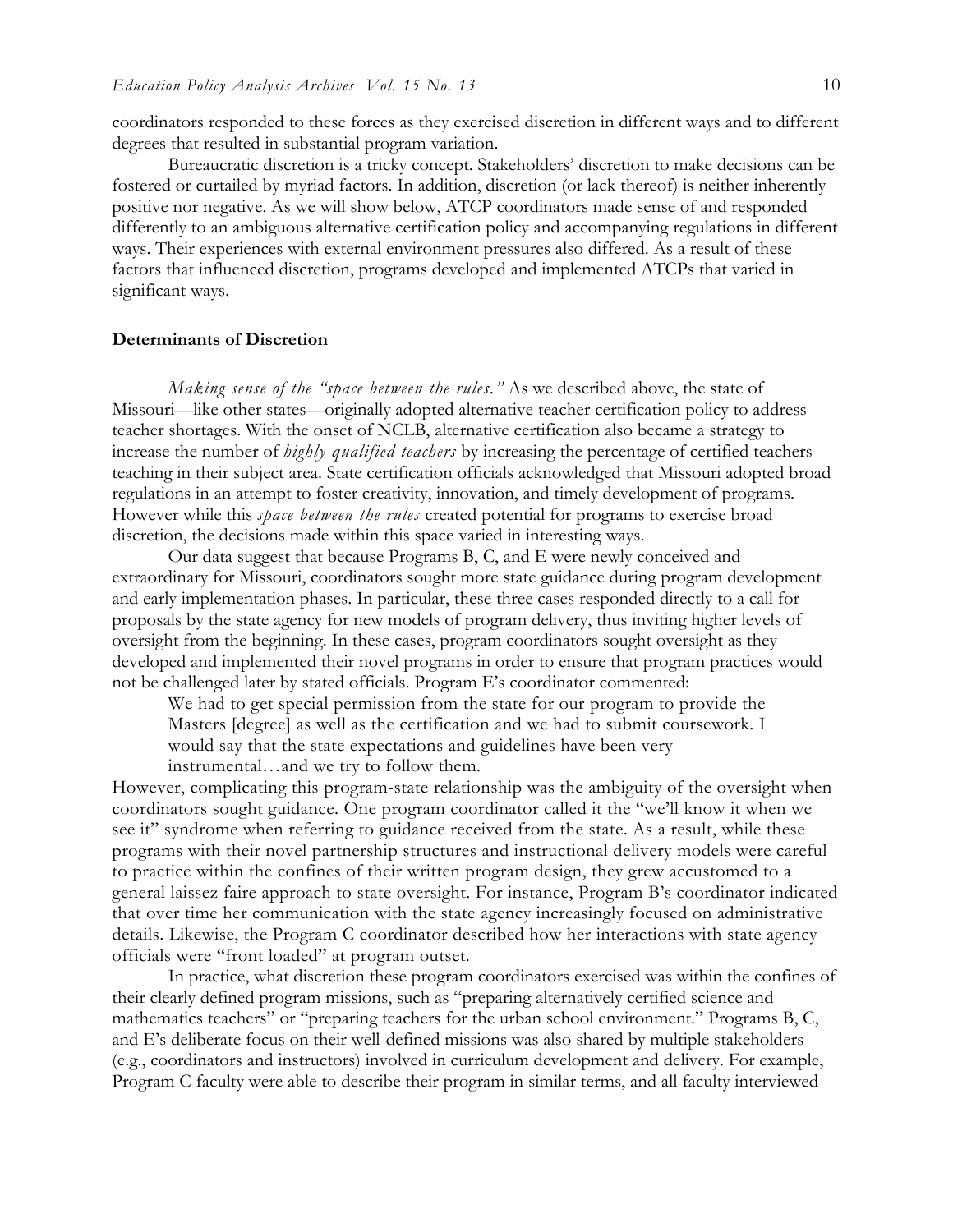had a shared understanding of the purpose and goals of the program. A Program C coordinator described this process:

As we designed our program, we had to think not only what would the graduate school work with, but what our faculty would work with, and how our certification office would respond. There were all those pieces of the puzzle, as well trying to figure out what we believe about teacher education.

On the other hand, the case study programs that developed their ATCPs more explicitly on the chassis of existing teacher preparation programs perceived less oversight from the state education agency. Notably, Programs A and D delivered at least some ATCP programming via existing undergraduate or master's courses. Program documentation supported the fact that in many cases ATCP teachers in these two programs not only received the same coursework content but in some cases attended the same classes as aspiring teachers in other preparation tracks. While reasons for the different nature of state-program interactions are difficult to unequivocally discern, coordinators suggested that the structural familiarity of Programs A and D would have reduced the perception that they were creating new programs and thus reduced the perceived need for state oversight.

Regardless of the program stakeholders' perceptions of state oversight, each of the ATCP coordinators agreed that it was difficult to know if their programs always aligned with state regulations. Coordinators believed that most inconsistencies and disconnects between their programs and the state's intentions for the programs were due to at least three factors. First, broad state regulations allowed for a wide berth of interpretation at the program level. Second, the state's lack of ongoing oversight and guidance created a situation in which ATCPs flourished around the state but did not benefit from systematic communication and coordination. As one program coordinator put it, "programs around the state were reinventing the wheel" as a result of lack of communication among programs and the state. And third, the state generally responded reactively to program coordinators' questions but tended to respond proactively with new programs, particularly in the early stages. A Program C coordinator commented:

We had a lot of struggles internally with interpreting the policy. Policies [are] interpretable on many levels and there certainly were conflicts about how we interpret the policy . . . There's policies on paper and then there's stuff that's in people's heads about the interpretation of those policies or that traditional practice that come out of these polices, and they are not the same.

Along this same vein, a Program B coordinator described the gap between state level policymakers and the realities of program implementation:

There aren't even standards. How would they know if you're a program? For one thing, it is all a document game. I give them documents that say we're going to cover all the standards in 33 hours. And they are sitting down to a meeting with

five PhDs who can talk the talk and how do they have time to go and find out? State agency officials agreed that consensus on what ATCPs should look like did not exist, nor was there agreement about how they should function. As a result, officials informally gave discretion to program directors and coordinators to develop programs as they saw fit. Data illustrate the give and take between state officials and program personnel. Below we show how other factors influenced discretion and ultimately program variation.

*Leveraging discretion from the bottom up.* Program coordinator's choices regarding how proactively they worked with school district superintendents and brokered school district needs with the Department of Elementary and Secondary Education (DESE) also contributed to the level of discretion coordinators exercised. Unlike the case study ATCPs that served fewer school districts, Programs A and D proactively served as agents for superintendents of Missouri's numerous and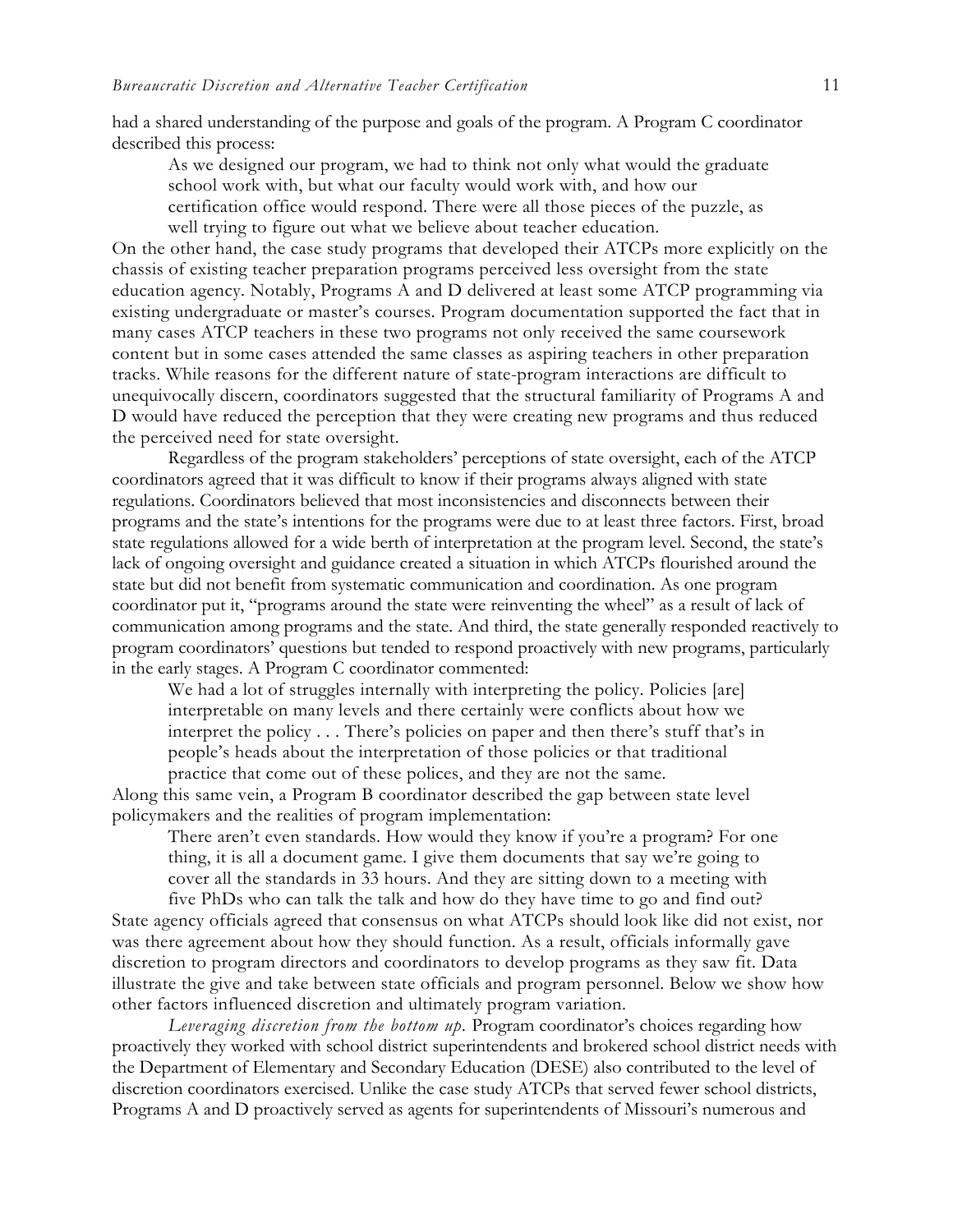sometimes far-flung rural districts. As state officials acknowledged, DESE's regulatory function was less important in practice than its mission of meeting the needs of school districts. This organizational stance further facilitated the provider-client relationships between Programs A and D and school districts they served. Program A's coordinator described the relationship with the state agency as his program met school district needs:

A lot of the communication [with the state education agency] is informal. I'll give you an example. I'm up there chatting with the state official and he said, "Oh by the way, you may not realize this, but I know you have a lot of [alternative certification teachers] down there in business ed….They kind of flow down to seventh and eight grade and we probably won't worry about it." I said, "So you're telling me that I can go ahead and run an academic contract, and that I can go ahead and run [alternative teacher certification] down to the middle school?" He said, "Yeah go ahead and do that." So there's nothing in writing. Not a damn thing. But we've been doing that. A lot of that.

Of the five case studies, Program A exercised the most discretion when negotiating with the state education agency to meet the employment needs of school districts. Program A served a large, mostly rural, geographic area in which schools had difficulties filling teaching vacancies. As such, school districts actively engaged Program A's coordinator to expedite the certification process and passed along these concerns to state officials. The result was a symbiotic relationship in which Program A focused on certifying teachers (as opposed to post baccalaureate degrees, instructional cohorts etc.) and responding to districts needs on a case by case basis. Program A's coordinator described the situation:

Superintendents and principals come to us. They had holes they couldn't fill. That's one problem endemic to this area. So it's been the demand from the superintendents and the principals for help, not the state agency. So it was that kind of demand that drove it.

To respond to this demand, Program A's coordinator devised methods to increase the program's ability to respond quickly to teacher shortages. For example, in addition, to preparing teachers within the ATCP regulatory framework described earlier (e.g., 2.5 GPA, bachelor's degree in a related area, etc.), Program A's coordinator created a side route to alternative certification for teachers who did not meet those minimum criteria. Program A's coordinator described this process:

At one point early in the fall, we had over 350 students in the program. Now they're [teachers] not all even officially alternative certification… for lack of a better term we call them advisees… [W]hat happens is they'll actually get in, and they're usually lacking a subject area… We let them take some of the initial courses that are in the alt-cert sequence versus our normal undergraduate. Sure, why not? What am I going to do, turn tuition away?

Unlike the more tightly coupled structures and missions of Programs B, C, and E, the responsiveness of Program A to school district needs resulted in a more fluid program but with less shared understanding between the program coordinator and instructors. One interview with a Program A instructor illustrates the resulting gap:

*Interviewer*: Are there any overarching goals that you try to stick to? *Respondent*: No.

*Interviewer*: Because there aren't any? Do they exist formally and aren't operationalized?

*Respondent*: I am sure they exist formally. But, well, actually, I shouldn't say that. I'm not even sure they exist formally.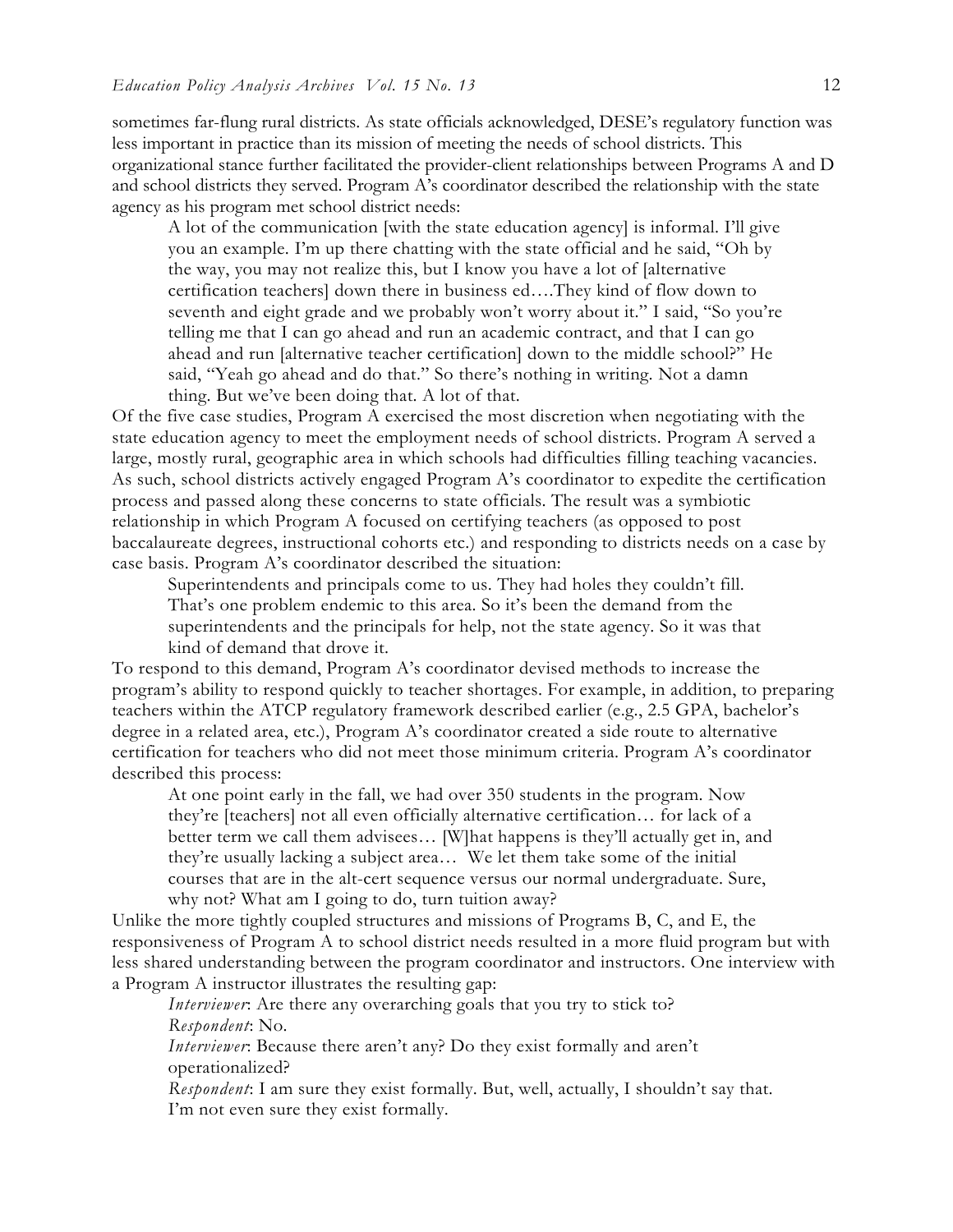*Interviewer*: So the alt cert instructors don't have any sense of . . . [respondent cuts off interviewer]

*Respondent.* …The alt cert people never get together.

These data suggest that within the Missouri context of limited regulations, program coordinators who chose to respond directly to district needs exercised considerable discretionary authority. As our data will show below, those programs who worked closely with external partners narrowed their own discretionary authority, particularly in central aspects of teacher preparation.

*External partnerships and program discretion.* While Programs A and D partnered informally with school districts, Programs B and E partnered formally with one large urban school district and third party organizations with a variety of significant roles. Program C did not have a formal partner as such; however, Program C received federal funding to implement a program with specific goals—i.e., the preparation and placement of secondary mathematics and science teachers in Missouri's public schools.

Working with a small number of school districts increased accountability to partner school districts and decreased overall program discretion. In programs that served a larger number of school districts, accountability was distributed across partner districts, and ATCPs had access to many partner school districts for teacher placements. In effect, their risk was spread across many districts and the power relations were more equal or in favor of the programs. These programs could afford to have a poor relationship with a particular school and did not have to sacrifice time and resources on non-productive relationships. Program D's coordinator explained:

We work with a lot of neighboring schools and districts, and it gives us flexibility in terms of placements. We have a closer working relationship with some, but we try to work with as many we can. And some of them are very different from one another. We have a lot of access.

Generally, formal partnerships increased accountability of the program to external entities and reduced the program's level of discretion. Discretion was curtailed for these programs in terms of teacher placement and mentoring situations. Where program funding was provided in part or completely by local philanthropic organizations, the input on program decisions such as recruitment, admittance, and job placement were not under the sole purview of ATCP coordinators or instructors. Tension was palpable in Programs B and E in which external partners provided significant funding and influenced key areas for decision-making. For example, while Program E personnel expressed concern for preparing teachers in the areas of pedagogy, content knowledge, and classroom management, the coordinator believed that external partners were more concerned about placing teachers in schools quickly.

Similar sentiments were expressed at Program B where program and partner goals were not closely aligned. Program B had long-term goals to train teachers who would stay in the field for a significant period of time. According to Program B's coordinator, however, the school district partner used these teachers to fill difficult positions in schools with the greatest need. The result was a significant drain on the program, in addition to raising concerns about long-term sustainability and impact. A Program B coordinator stated:

One of the problems we've had is that we want to find our career transition folks what we would consider to be better placements. [The district] doesn't. And you have to understand these schools. They put some of our people into some of the roughest, most dead-end schools where the faculty is already burned out. It's just a bad place, and it is the kind of place that loses first-year teachers each year and we didn't want that.

In short, the number of districts served and the presence or absence of external partners appeared to influence program discretion. In rural areas, programs A and D actively served large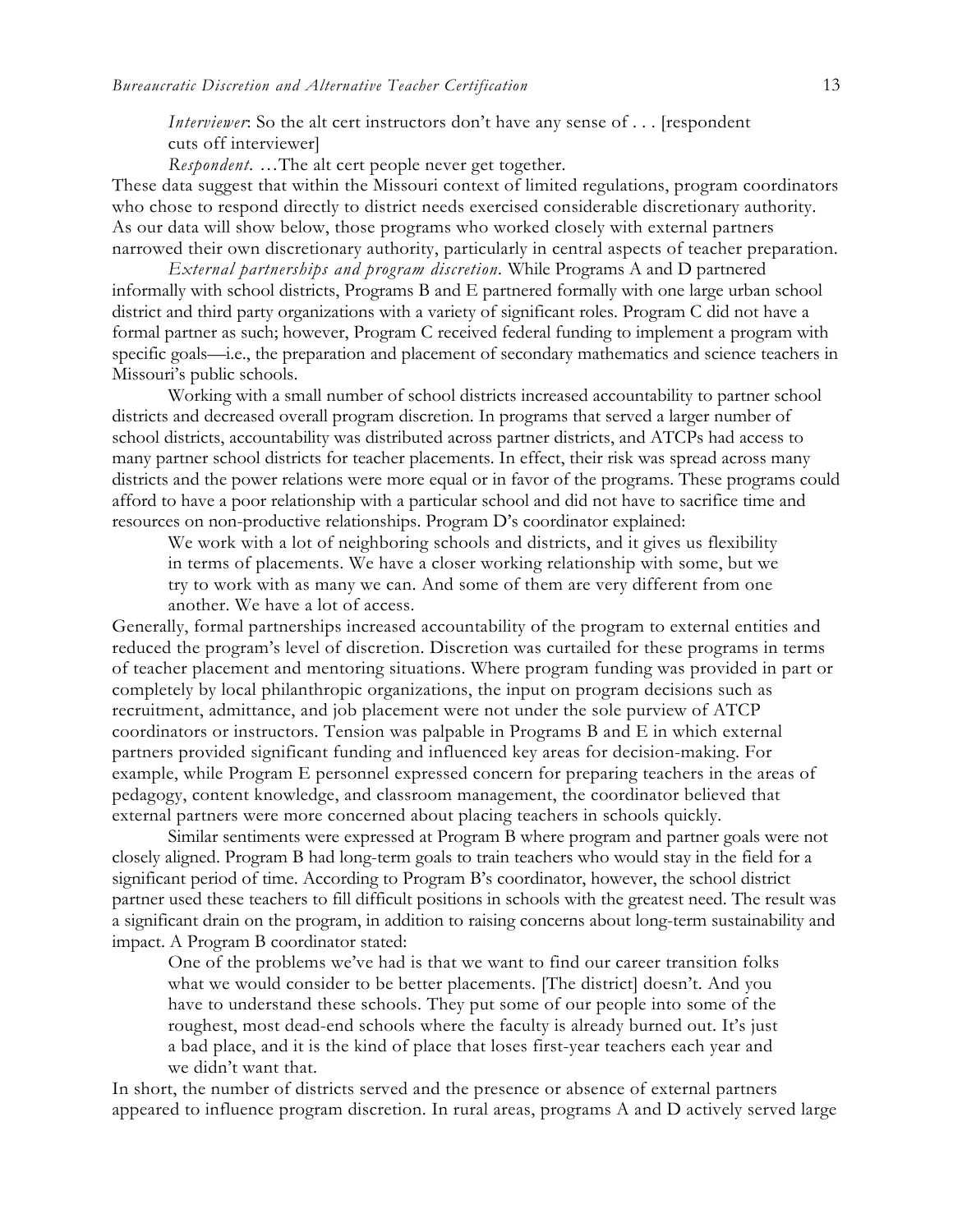numbers of small rural districts, districts that had few other teacher suppliers. The dependence of so many districts on their programs may have cultivated a service approach towards their relationship with these districts. On the other hand, in cases where formal partnerships existed, the discretion and input of professional educators' on important decisions regarding recruitment, selection, and placement was limited.

### **Program Responses to Varying Levels of Discretion**

The previous sections shed light on how ATCP decision-makers made sense of their discretionary authority in relation to external factors such as state oversight, school district pressure, and formal partnerships. In this section we explore how these perceptions may have led to different programmatic responses and perceived challenges. These responses influenced program structure and process decisions such as numbers of students admitted, standards for admittance, and modes of instructional delivery. In addition, programs with less perceived discretion seemed to struggle with the tension between delivering an accelerated curriculum and meeting the learning needs of the teachers more than the programs that responded to the needs of many districts.

With higher levels of perceived discretion, programs A and D used the most open admissions standards and program choices. For instance, these programs' coordinators made choices that ensured the utmost responsiveness to key constituents in their external environment. Choices made included accepting students based on the minimum requirements of a 2.5 GPA in a bachelor's degree and a forgiving interpretation of the relatedness of past experience to either science or mathematics than programs with less perceived discretion. While Programs A and D did not actively recruit teachers, they prepared the most alternatively certified teachers (see Table 1). In Program A the coordinator accommodated as many prospective teachers as possible. For example, as we showed above Program A teachers who did not meet minimum coursework for alternative certification were allowed in the program unofficially while they completed their prerequisites.

These programs also exercised flexibility in the options available to teachers to earn their alternative certification. Although Program A only offered certification, the program coordinator delivered a flexible and individualized curriculum in order to attract teachers into the program and move teachers into the field as quickly as possible. Program A teachers were often paired with adjuncts such as principals to address a required topic for course credit. Program A's coordinator explained that separating alternative certification from degree programs afforded him the utmost flexibility in responding to district needs. On the other hand, Program D ensured flexibility by combining aspiring teachers from various tracks in some of the same preparation courses. For example, we observed courses focused on child development and learning theory in which both alternative certification teachers and undergraduate education majors were in attendance. In other cases, alternative certification teachers attended classes with masters students. Ultimately, Programs A and D succeeded in recruiting large numbers of students in spite of their location in low density population areas. As Program D's coordinator described, "we have to de-recruit because we can't accommodate all the potential teachers interested in alt cert." In short, Programs A and D were designed to accommodate many teachers quickly, while other programs planned around a central cohort that moved through the program uniformly.

In contrast, Programs B, C, and E structured their programs differently in response to perceived state oversight and influences from external partners and funders. As one coordinator said, "By being innovative, by using cohorts, by interfacing with local philanthropic organizations, and by working closely with troubled urban school districts, we invite oversight [by the state and partners]." Programs B, C, and E also delivered program content in more tightly structured formats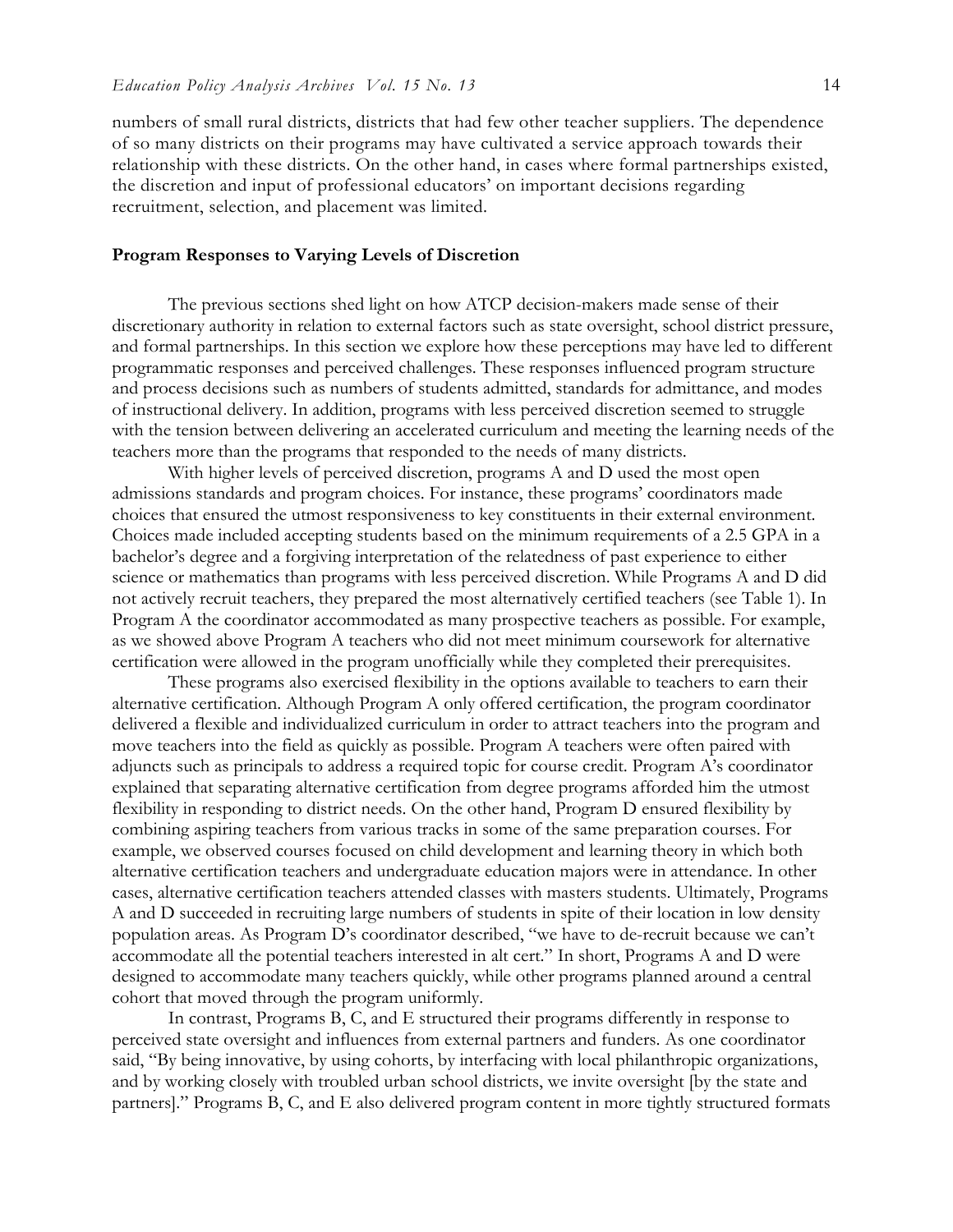than the other programs. For example, programs B, C, and E grouped teacher candidates in cohorts to deliver their program. As a result, teacher candidates received content together and in planned sequence. These programs actively recruited students with backgrounds or interests relevant to the subject areas and contexts in which they would teach. For instance, Program B and E's teacher candidates were recruited by partner organizations across multiple subject areas. However, teacher candidates were sought who had a desire to teach in the urban context. On the other hand, Program C's external funding included support for recruitment which they used to recruit solely mathematics and science teachers using radio advertisements, highway billboards, websites, as well as more traditional forms of recruitment. A Program C coordinator described this:

With recruiting we are working with the Human Services director at the local school district. We've been trying to reach people who are coming right out of college with bachelors in math or science. We've contacted the placement offices in the colleges around Missouri. We even went to a couple of county job fairs.

Programs that coupled certification and a master's degree described more pointedly the struggle to offer both advanced curriculum and high quality learning experiences to alternative certification teachers, rather than simply addressing district needs or partner wants as quickly as possible. A Program C Instructor described this philosophy:

The issue was, "How do I create a course that will help students who historically are very content-centered and help them become more student-centered?" One of the ongoing dichotomies in virtually every college of education are those people who are student-focused and those who are content-focused.

The tension created by accelerating teacher preparation while focusing on program quality was a challenge for all programs. In some cases, the rhetoric of program quality juxtaposed with observation and interview data suggested program quality was in danger of being merely an espoused value. Reviews of syllabi and coordinator, instructor, and teacher interviews suggested that teacher coursework focused primarily on survival tactics rather than deeper pedagogical and content learning. For example, a Program B instructor described his approach to teaching and the curriculum:

I met with people that were originally supposed to teach the course and they suggested things that would be good to cover. Which was great, but I didn't set it up that way. I let the students pick which chapters they wanted to cover because they knew what they needed to know more than anyone else . . . and I think they're more invested in it because they got to choose.

While also faced with the same challenges, one program managed to address more than survival tactics to a great extent than the other programs. Observations, interviews and documents all suggest that Program C was designed and implemented in a way that exposed teachers to relevant content knowledge, pedagogical practices and philosophies, and practical classroom management experience. Data would suggest that this success was due to the tight coherence of the program (i.e., cohorts, prescribed sequencing and content of coursework, interface of classroom learning and field experience) and a focus on solely mathematics and science teachers that enabled program instructors to connect all content to teachers' subject areas.

More highly structured programs tended to produce fewer teachers, offered longer periods of training prior to placements, and were held more accountable or were otherwise constrained by partnership arrangements. Lesser degrees of discretion appeared to force programs or their partners to actively recruit teachers to fill these positions. These findings also showed that programs with less perceived discretion acknowledged the tension posed by moving teachers to the field quickly and providing them with the appropriate depth and breadth of preparation needed to succeed. Unfortunately, across most programs, coursework did not focus on teaching as a discipline but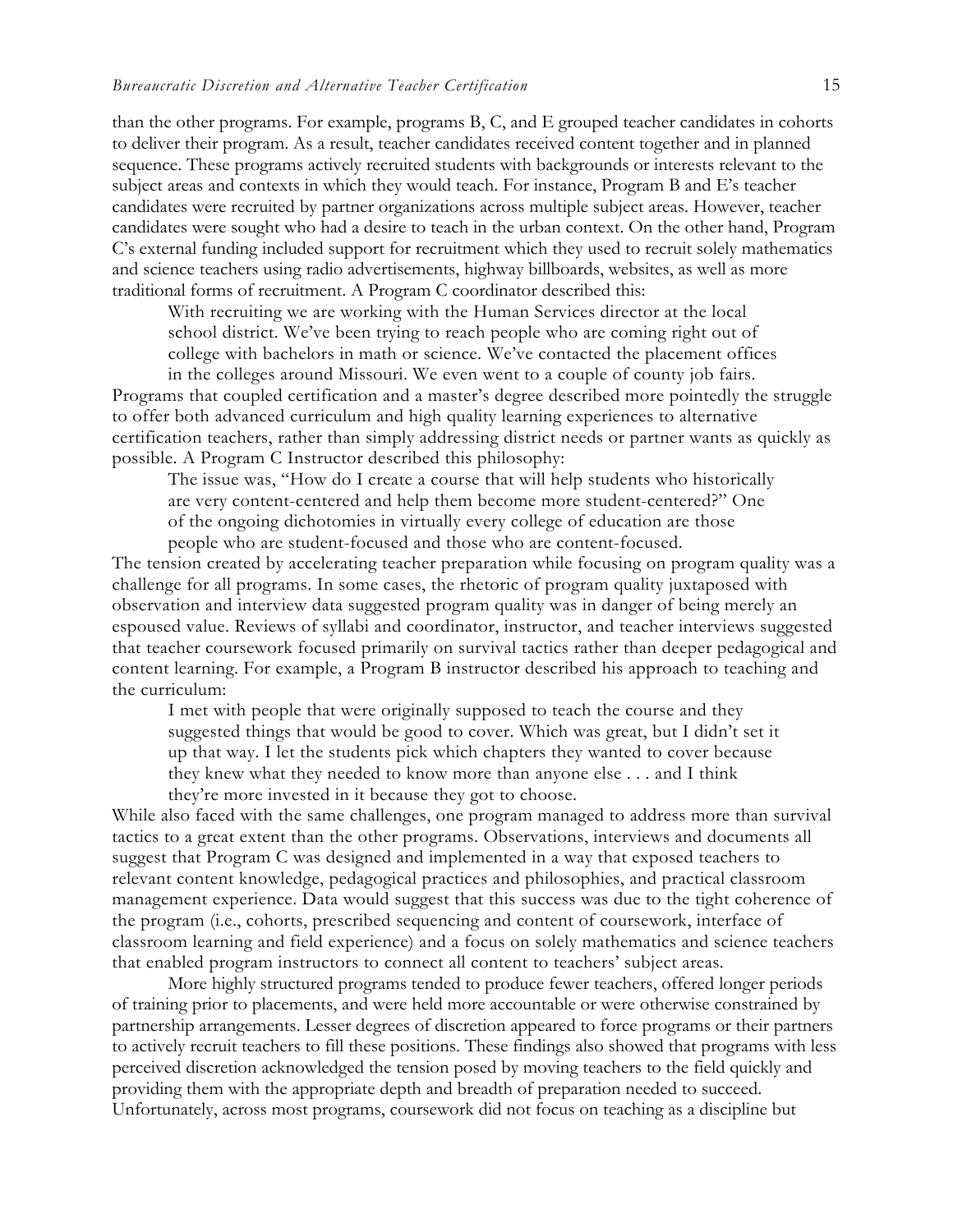instead emphasized procedures of lesson/unit planning and classroom management. While knowledge and skill related to these matters were indeed vital to a teacher success, the fact was that in the more loosely structured programs the how-to's of teaching were given priority. The integration of pedagogy and content knowledge with the procedural knowledge of teaching was even less evident.

## **Discussion**

Describing catalysts for bureaucratic change, Nelson (1982) explained that high profile events are often responsible for creating the political forces that instigate change in public organizations. In Missouri, the impetus to expand the pipeline of newly minted teachers was spurred by NCLB requirements for highly qualified teachers (i.e., certified teachers, teaching in their area of certification), chronic and acute teacher shortages, and increased skepticism of traditional modes of teacher preparation. One response to these catalysts was to foster discretionary authority among ATCPs in Missouri's colleges and via broad regulations. The bureaucratic tension between efficiency and effectiveness (Hammond & Miller, 1985) is evident in Missouri's ATCP experience. The external pressure to move more teachers to the classroom outweighed most programs' ability to create and implement preparation models capable of providing teachers the breadth and depth of knowledge, skills, and dispositions required of new teachers that extant literature suggests (e.g., Darling-Hammond & Youngs, 2002). This tension recalls West's (1975) assertion that *bureaucratic drift* (Epstein & O'Halloran, 1999) may result from *agency capture* in which clientele groups (e.g., school districts) exert sufficient influence to override intended organizational missions regardless of regulation and oversight (Gailmard, 2002).

Based on five cases studies, we draw several conclusions that we believe are worthy of further consideration and future investigation by researchers and practitioners alike. This multiple case study suggests that broadening the discretionary *space between the rules* may foster new and even innovative practices, but increased discretion may also create conditions for program proliferation in ways the invite external pressures at odds with program missions.

Market-oriented advocates for educational reform argue that education stakeholders are better served when choice is expanded and government regulation is limited. These advocates argue that choice and broad discretion at the *street level* will lead to innovation. Most would agree that fostering and identifying new, different, and effective methods of getting high quality teachers into the class is a laudable goal. Nor does it seem that limiting the discretion of those closest to the action would enhance our ability to alleviate teacher shortages or prepare high quality teachers. However, this study sheds light on how programs within the same policy context, operating under the same state approved program standards, and given the same regulatory latitude respond to their environments in ways that lead to significant and profound program variation. This variation holds the potential for innovation. Yet, it neither guarantees the emergence of innovative program delivery, nor does it inoculate ATCPs from practices that could undercut program quality. The important question explored here (and worthy of continued exploration) is, "What factors constrain or facilitate discretion—i.e., the ability to respond to one's environment in order to pursue program goals—and to what effect?"

The wide variety of programmatic approaches and decisions supported the notion that broad regulations foster program innovation and creativity in the face of vexing problems. However, broad discretionary latitude should not occur at the expense of oversight to ensure high quality preparation. Nor should broad discretion supplant continuous communication between state officials, program coordinators, and school district personnel. Concern should extend beyond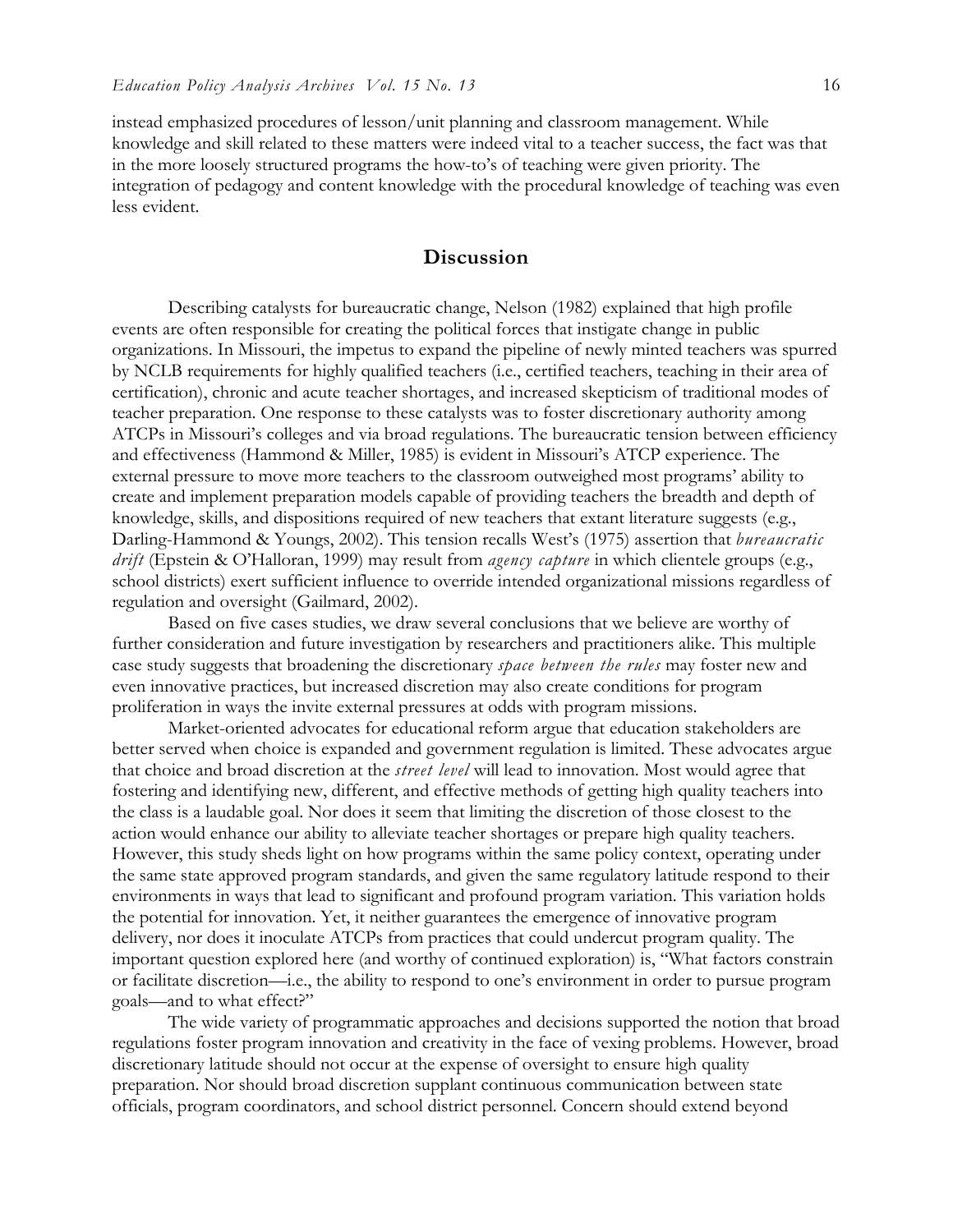placing teachers in classrooms to include concern for continuous program improvement for the sake of new, non-traditional teachers—many of whom are teaching in our most challenging environments. The state should play a stronger facilitative role in this effort to continuously move toward effective preparation practices. Moving toward open systems of teacher preparation without consideration of what works dooms teachers to more of the same.

On the other hand, new partnerships that bring together ATCPs, school districts, and other outside organizations can provide contexts for programs to address specific district needs. This study showed how most of the program coordinators developed partnerships in one form or another to pursue their alternative certification mission. Programs in the two urban districts were part of formal partnerships in which roles were defined. In practice the urban-serving ATCPs entered into novel program partnerships, yet they abdicated influence over important program aspects such as recruitment and placement.

Programs that were free to react to their clients appeared to develop programs capable of responding to external needs arguably at the expense of consistent, coherent, and integrated preparation for teachers. Bottom-up pressure from school district superintendents with pressing personnel needs may have compromised the quality of teacher training as programs have striven to meet market demands. Programs A and D illustrated this tension well. These programs dutifully responded to the needs of their constituent superintendents who served rural areas with limited pools of potential teachers. As a result of superintendents' pressing needs and the service- and hands-off orientation role of the state education agency, these ATCPs' missions were captured by the market force to provide certified teachers to classroom as expeditiously as possible. While a laudable and rationale goal, one must also question how to ensure quality preparation for these teachers in order that they will serve students well and remain in the field. In short, without some form of oversight to ensure that professionals have the authority to make decisions within their realm of expertise—and that tensions between efficiency and effectiveness are managed—ATCPs are susceptible to compromising one value in attempting to emphasize the other.

This study shows the importance of balancing pressure on programs. On one hand, from the desperate need to fill teaching vacancies in areas that do not attract applicants bottom-up pressure from school districts to ATCPs can spur responsiveness but at the potential expense of quality . On the other hand, top-down pressure from the state education agency on ATCPs should be used to ensure that program responsiveness is not only to school districts but to aspiring teachers and their eventual students as well. The challenge to place teachers in hard to fill positions such as mathematics and science while also providing teachers the foundation necessary to be effective should be at the forefront of all stakeholders vested in the preparation and induction of new public school teachers.

## **Implications**

Even in tightly regulated industries, discretion exists for most organizational decision makers. When considering discretion's influence on ATCPs, one must consider how, why and under what conditions discretion is or is not exercised. Why do programs with similar purposes, operating under the same sets of state and national standards for teacher preparation programs look so different? In this study we attempted to explore these issues in order to inform scholars and practitioners interested in understanding ATCP policy and program implementation. In the future, others may consider this complexity in order to discern differential impacts of various types of ATCPs on important outcomes such as teacher quality and student achievement.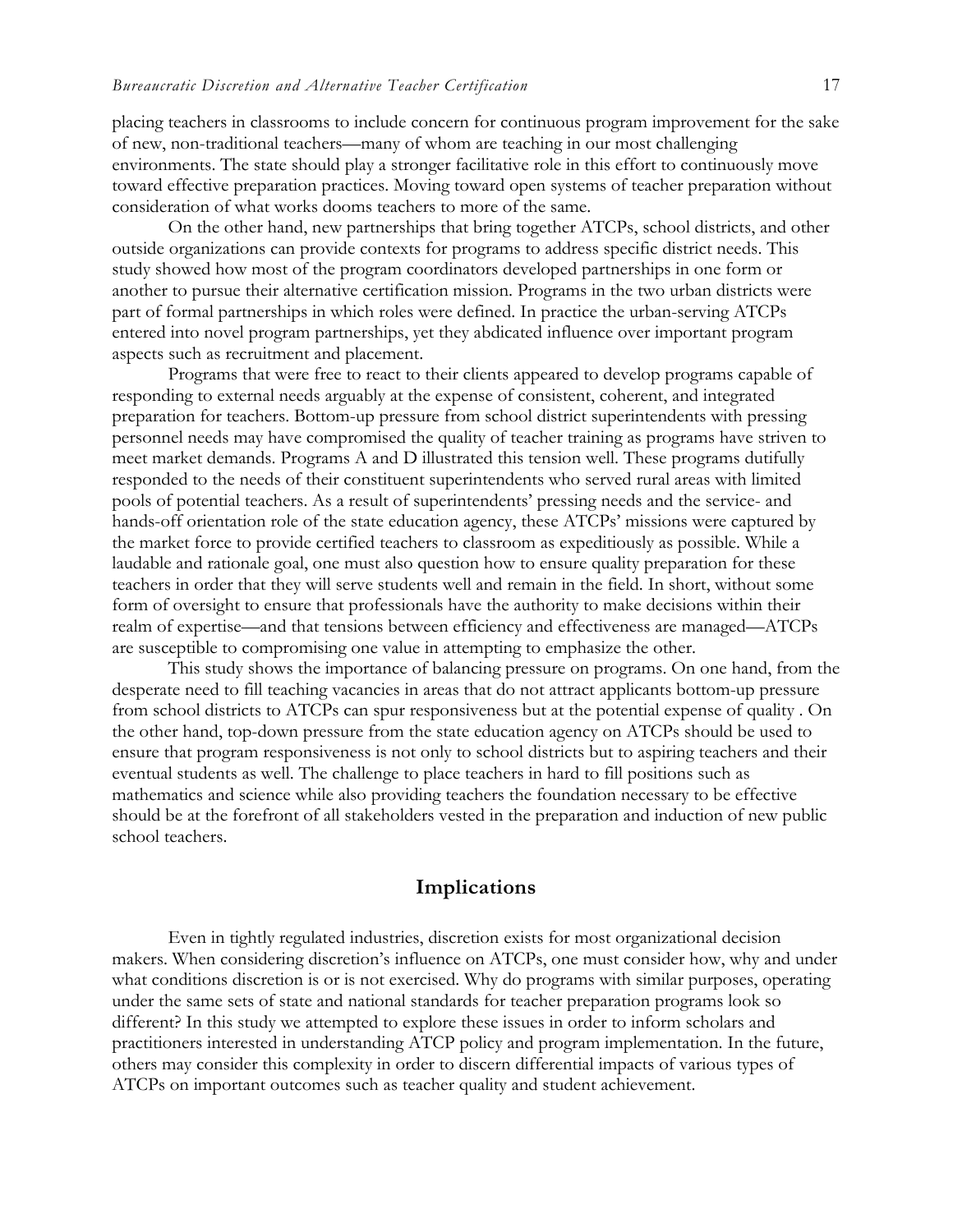In order for decisions regarding teacher preparation, certification, and licensure to be thoughtfully addressed in the public arena, policymakers should attend to several important issues. First, they should challenge themselves and other stakeholders to make explicit their beliefs on teaching and teacher quality. Questions such as "What content knowledge should alternatively certified teachers possess prior to entering the field?" and "What should their induction and inservice learning experiences look like?" should be answered. Future research should be designed to measure the quality of teachers emerging from these programs in ways that tease out the influence of the variety of alternative certification approaches. Finally, policymakers and educators should consider the long-term goals (i.e., teacher quality and student learning) of alternative teacher certification in the face of more pressing short-term issues (e.g., addressing the teacher shortage).

## **References**

- Bickman, L. (1987). The functions of program theory evaluation. *New Directions for Program Evaluation, 33*, 5–18.
- Bickman, L., & Petersen, K. (1990). Using program theory to describe and measure program quality. *New Directions for Program Evaluation*, *47*, 61–72.
- Building Engineering and Science Talent. (2006). Making Missouri a national leader in mathematics, engineering, technology, and science. Jefferson City, MO: Missouri Governor's Office. Retrieved January 13, 2007, from http://www.gov.mo.gov/mets/metsleader.pdf.
- Chen, H. (1990). Issues in constructing program theory. *New Directions for Program Evaluation*, *47*, 7–18.
- Darling-Hammond, L., & Youngs, P. (2002). Defining "highly qualified teachers": What does "scientifically-based" research actually tell us? *Educational Researcher*, *34*(9), 13- 25.
- Dial, M, & Stevens, C. J. (1993). The context of alternative teacher certification. *Education and Urban Society, 26*(1), 4–17.
- Dill, V. (1996). Alternative teacher certification. In J. Sikula (Ed.), *Handbook of research on teacher education* (2nd ed., pp. 932–957). New York: Macmillan.
- Epstein, D., & O'Halloran, S. (1999). *Delegating powers*. Cambridge, U. K.: Cambridge University Press.
- Erlandson, D. A., Harris, E. L., Skipper, B. L., & Allen, S. D. (1993). *Doing naturalistic inquiry: A guide to methods*. Newbury Park, CA: SAGE.
- Feldman, S. (1986). Social limits to discretion: an organizational perspective. In J. Handler (Ed.), *The conditions of discretion: Autonomy, community, bureaucracy* (pp. 163–183). New York: Russell Sage Foundation.
- Gailmard, S. (2002). Expertise, subversion, and bureaucratic discretion. *Journal of Law, Economic and Organizations, 18*(2), 536–555.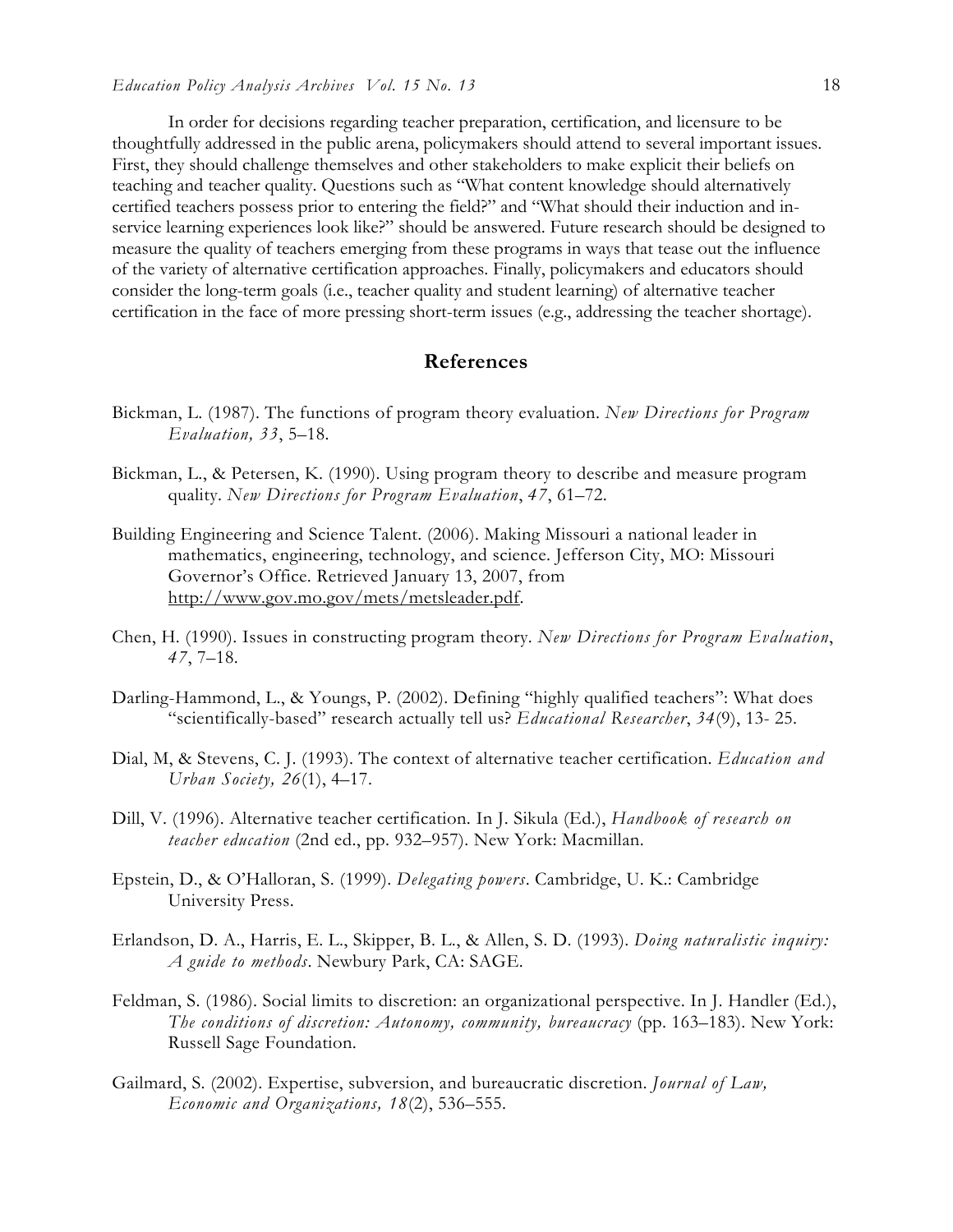- Glaser, B. G., & Strauss, A. L. (1967). *The discovery of grounded theory: Strategies for qualitative theory*. Hawthorne, NY: Aldine de Gruyter.
- Hamel, J., Dufour, S., & Fortin, D. (1993). *Case study methods*. Newbury Park, CA: Sage Publications.
- Handler, J. (1986). Discretion, power, quiescence, and trust. In J. Handler (Ed.), *The conditions of discretion: Autonomy, community, bureaucracy* (pp. 333–360). New York: Russell Sage Foundation.
- Hassel, B. C., & Shelburne, M. E. (2004). Cultivating success through multiple providers: A new state strategy for improving the quality of preparation. In F. M. Hess, A. J. Rotherham, & K. Walsh (Eds.), *A qualified teacher in every classroom?* (pp. 201–222). Cambridge, MA: Harvard Education Press.
- Hawkins, K. (1986). The use of legal discretion: perspectives from law and social science. J. Handler (Ed.), *The conditions of discretion: Autonomy community, bureaucracy* (pp. 331– 360). New York: Russell Sage Foundation.
- Hess, F. M., Rotherham, A. J., & Walsh, K. (Eds.). (2004). *A qualified teacher in every classroom: Appraising old answers and new ideas*. Cambridge, MA: Harvard Education Publishing Group.
- Huber, J. D., Shipan, C. R., & Pfahler, M. (2001). *Legislatures and statutory control of bureaucracy. American Journal of Political Science 45*(2), 330–345.
- Hummel, R. P. (1987). *The bureaucratic experience*. New York: St Martin's Press.
- Ingersoll, R. M. (2001). *Teacher turnover, teacher shortages, and the organization of schools.*  University of Pennsylvania: Center for the Study of Teaching and Policy.
- Keiser, L. R. (2001). Street-level bureaucrats, administrative power and the manipulation of federal social security disability programs. *State Politics and Policy Quarterly, 1*(2), 144– 164.
- Kwiatkowski, M. (1999). Debating alternative teacher certification. A trial by achievement. In M. Kanstoroom & C.E. Finn, Jr. (Eds.), *Better teachers, better schools*. Retrieved May 10, 2005, from http://www.edexcellence.net/foundation/publication/publication.cfm?id=15
- Levin, H. (1980). Teacher certification and the economics of information. *Educational Evaluation and Policy Analysis, 2*(4), 5–18.
- Lipsky, M. (1980). *Street-level bureaucracy: Dilemmas of the individual in public services*. New York: Russell Sage Foundation.
- McClintock, C. (1987). Conceptual and action heuristics: tools for the evaluator. *New Directions for Program Evaluation, 33*, 43–58.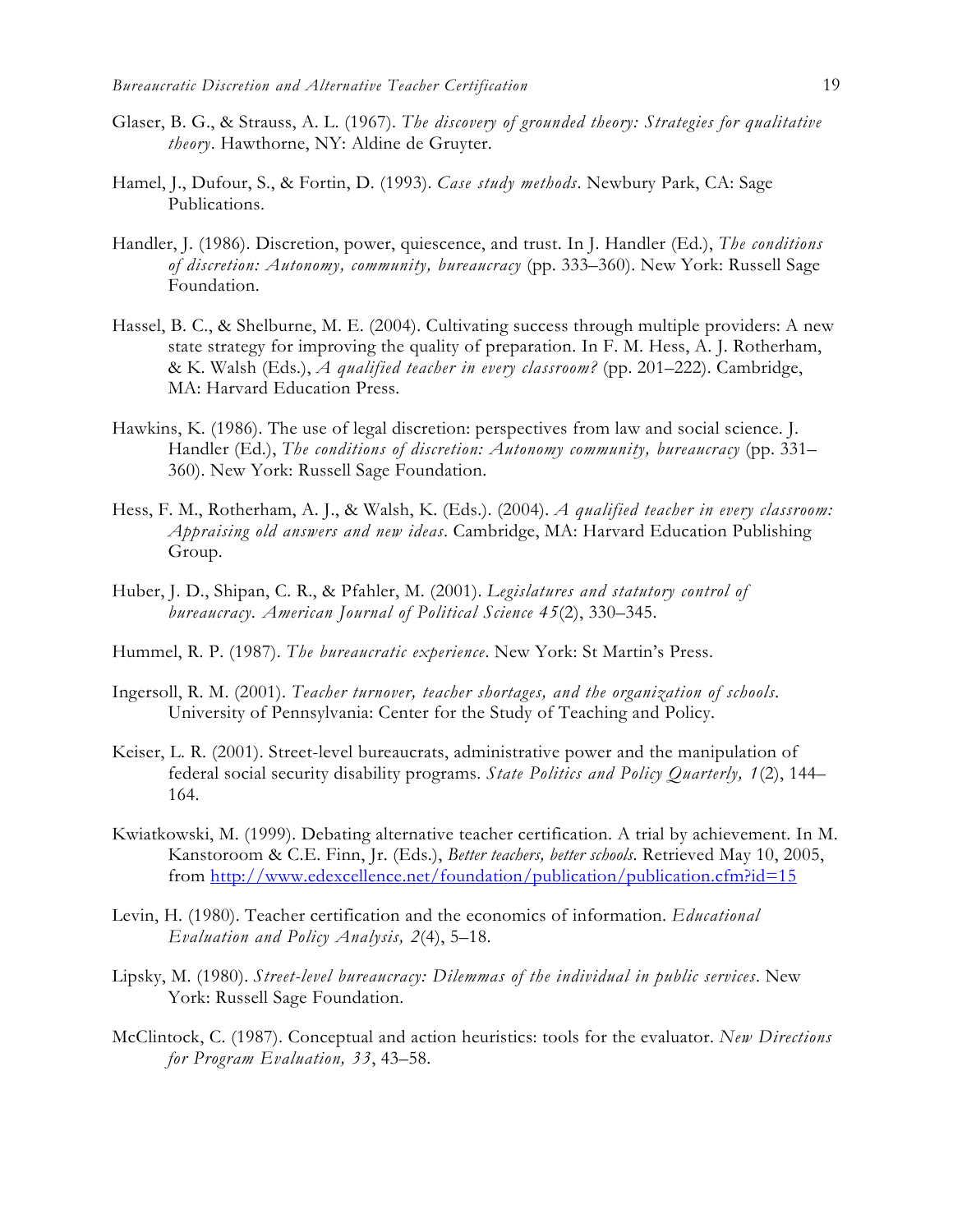- Missouri Department of Secondary and Elementary Education. (n.d., a). Missouri standards for teacher education programs. Retrieved February 7, 2007, from http://dese.missouri.gov/divteachqual/teached/standards.htm.
- Missouri Department of Secondary and Elementary Education (n.d., b). *Title 5-Department of Elementary and Secondary Education Division: Teacher Quality and Urban Education, Chapter 805: Educator Preparation*. Retrieved February 7, 2007, from http://dese.mo.gov/schoollaw/rulesregs/80805030.html.
- National Center for Education Information (n.d., a). *Alternative teacher certification: A state by state analysis*. Retrieved May 3, 2003, from http://www.ncei.com.
- National Center for Education Information (n.d., b). *Alternative teacher certification: An overview*. Retrieved May 2, 2003, from http://www.ncei.com/alt-teacher-cert.htm.
- Nelson, M. (1982). A short, ironic history of the American national bureaucracy. *The Journal of Politics*, 44, 747–778.
- No Child Left Behind Act of 2001, Pub. L. No. 107–110 (2002).
- Reichardt, R. (2002). *Alternative teacher education: Trends and implications in policies and practices*. Aurora, CO: Western Interstate Commission for Higher Education.
- Rice, J. K. (2003). *Teacher quality: Understanding the effectiveness of teacher attributes*. Washington, DC: Economic Policy Institute.
- Scribner, J.P., Bickman, A., & Heinen, E.B. (2003). Research on alternative certification. Paper presented at Alternative Certification: Meeting the Challenge in Math and Science Education, Columbia, MO.
- Scribner, J.P., Bickman, A. & Heinen, E. (2003). *Alternate routes to teacher certification in Missouri: Evaluating a policy response to teacher shortages in mathematics and science*. Paper presented at the annual conference for the University Council for Educational Administration (Portland, OR).
- Stake, R. E. (1994). Case studies. In N. K. Denzin & Y. S. Lincoln (Eds.), *Handbook of qualitative research* (pp. 236–248). Thousand Oaks, CA: SAGE.
- Strauss, A., & Corbin, J. (1990). *Basic of qualitative research: Grounded theory procedure and techniques.* Newbury Park, CA, SAGE.
- U.S. Department of Education. (2005). *Secretary's fourth annual report on teacher quality: A highly qualified teacher in every classroom*. Washington, DC: Author.
- West, W. F. (1995). *Controlling the bureaucracy: Institutional constraints in theory and practice.* New York: M.E. Sharpe.
- Wilson, J. Q. (1975). The rise of the bureaucratic state. *The Public Interest, 41*, 77–103.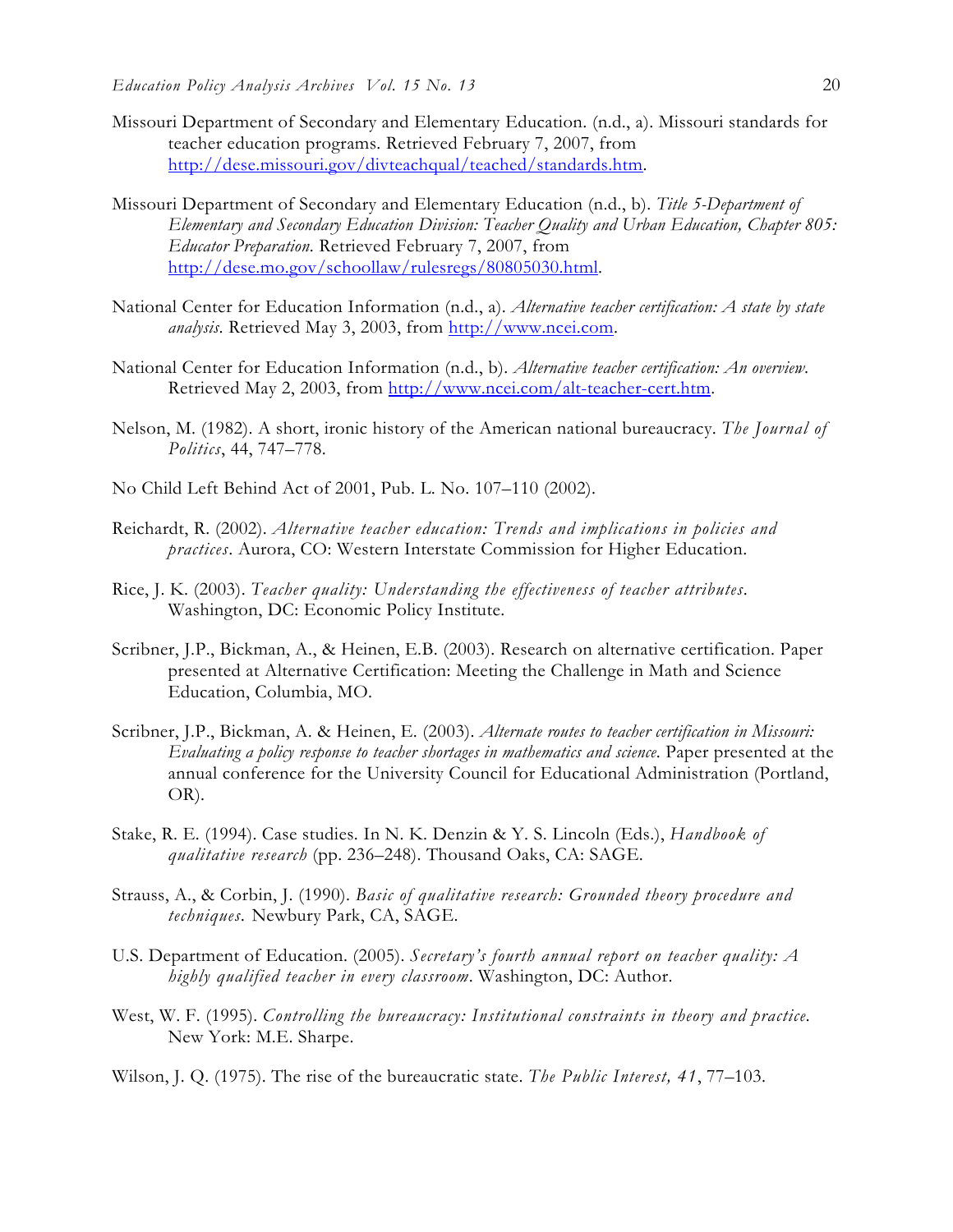- Wilson, J. Q. (1989). *Bureaucracy: What government agencies do and why they do it*. New York: Basic Books.
- Wilson, S. M., Floden, R. E., & Ferrini-Mundy, J. (2002). Teacher preparation research: An insider's view from the outside. *Journal of Teacher Education, 53*(3), 190–204.
- Yin, R. K. (1994). *Case study research: Design and methods*. Thousand Oaks, CA: SAGE.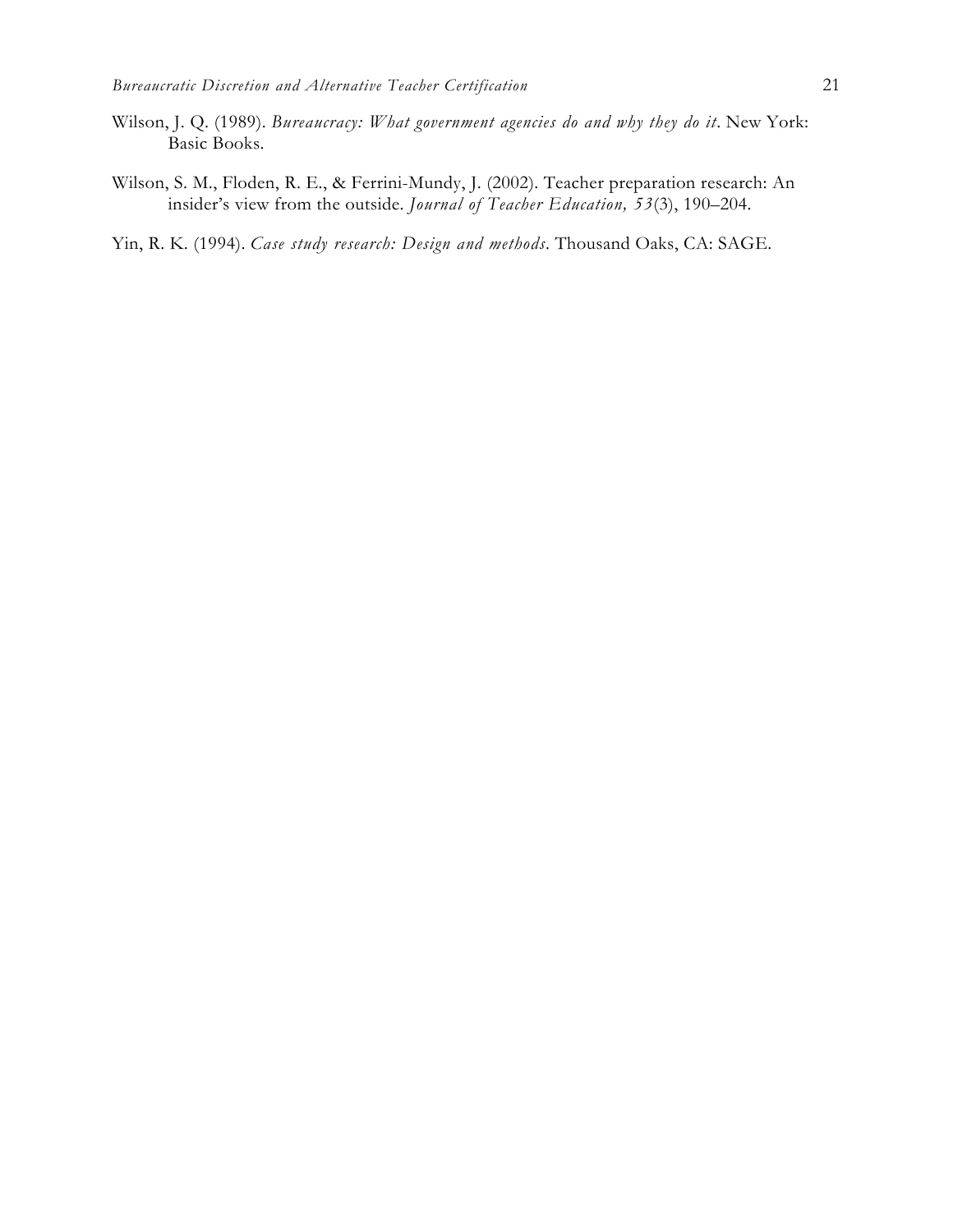## **About the Authors**

**Ethan B. Heinen**  Central Connecticut State University

**Jay Paredes Scribner**  University of Missouri-Columbia

Email: ethanheinen@hotmail.com

**Ethan B. Heinen** is a member of the faculty at CCSU in the Department of Educational Leadership and Professional Studies. His research interests include the politics of education, teacher education, and organizational theory. Dr. Heinen received his doctorate from the University of Missouri-Columbia.

**Jay Paredes Scribner** is an associate professor of Educational Leadership and Policy Analysis and Director of the Hook Center for Educational Leadership and Renewal at the University of Missouri-Columbia. His research focuses on professional learning and preparation of teachers and principals, leadership as an organizational quality, and educational program evaluation.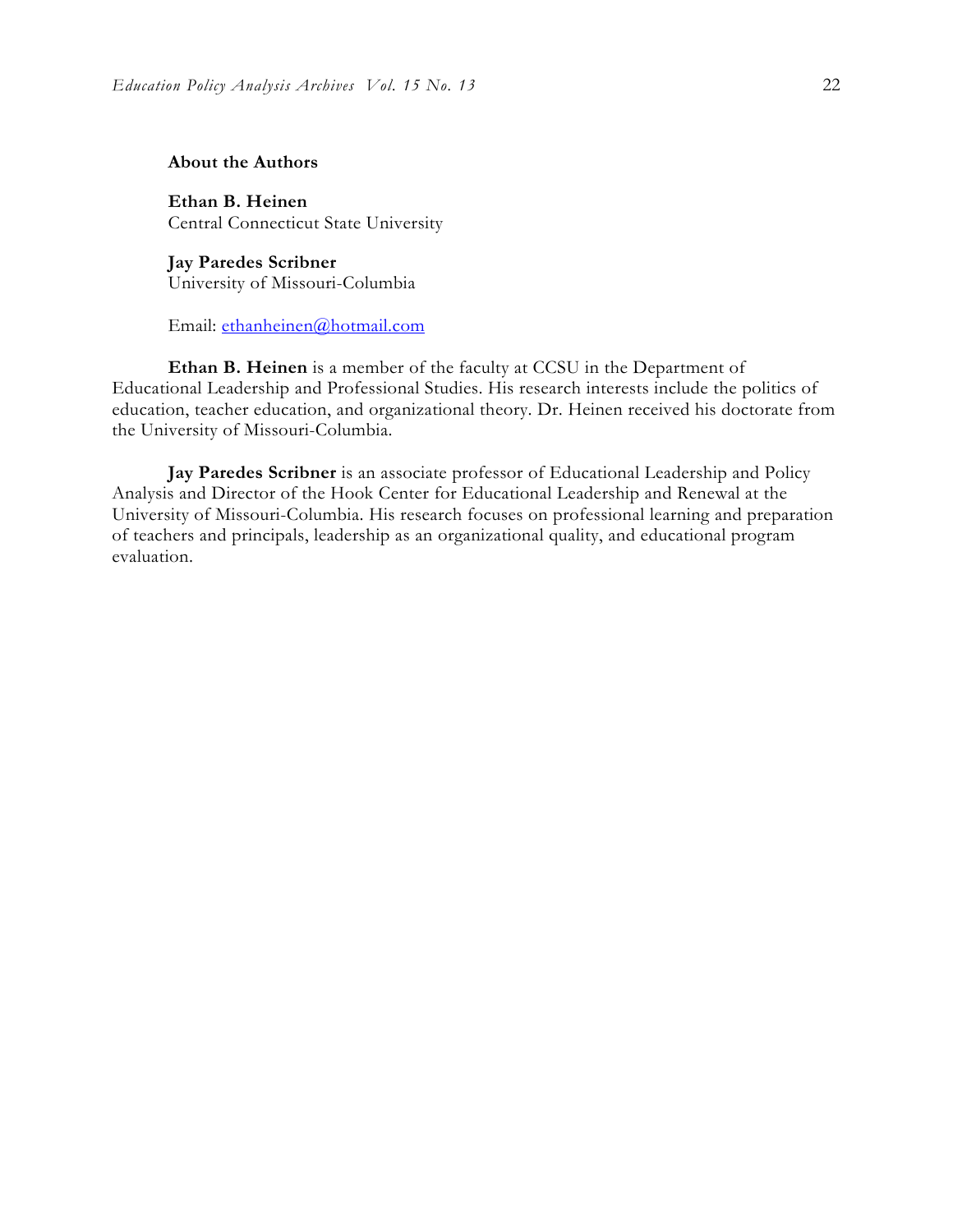# **EDUCATION POLICY ANALYSIS ARCHIVES http://epaa.asu.edu**

## **Editor: Sherman Dorn, University of South Florida**

Production Assistant: Chris Murrell, Arizona State University

General questions about appropriateness of topics or particular articles may be addressed to the Editor, Sherman Dorn, epaa-editor@shermandorn.com.

## **Editorial Board**

| Noga Admon                    | Jessica Allen              |
|-------------------------------|----------------------------|
| Cheryl Aman                   | Michael W. Apple           |
| David C. Berliner             | Damian Betebenner          |
| <b>Robert Bickel</b>          | <b>Robert Bifulco</b>      |
| <b>Anne Black</b>             | <b>Henry Braun</b>         |
| <b>Nick Burbules</b>          | Marisa Cannata             |
| <b>Casey Cobb</b>             | <b>Arnold Danzig</b>       |
| Linda Darling-Hammond         | <b>Chad d'Entremont</b>    |
| <b>John Diamond</b>           | <b>Amy Garrett Dikkers</b> |
| Tara Donohue                  | Gunapala Edirisooriya      |
| <b>Camille Farrington</b>     | <b>Gustavo Fischman</b>    |
| <b>Chris Frey</b>             | <b>Richard Garlikov</b>    |
| <b>Misty Ginicola</b>         | <b>Gene V Glass</b>        |
| <b>Harvey Goldstein</b>       | <b>Jake Gross</b>          |
| Hee Kyung Hong                | <b>Aimee Howley</b>        |
| Craig B. Howley               | <b>William Hunter</b>      |
| Jaekyung Lee                  | Benjamin Levin             |
| Jennifer Lloyd                | Sarah Lubienski            |
| Susan Maller                  | Les McLean                 |
| <b>Roslyn Arlin Mickelson</b> | <b>Heinrich Mintrop</b>    |
| <b>Shereeza Mohammed</b>      | <b>Michele Moses</b>       |
| Sharon L. Nichols             | <b>Sean Reardon</b>        |
| A.G. Rud                      | Lorrie Shepard             |
| Ben Superfine                 | <b>Cally Waite</b>         |
| <b>John Weathers</b>          | <b>Kevin Welner</b>        |
| Ed Wiley                      | Terrence G. Wiley          |
| Kyo Yamashiro                 | <b>Stuart Yeh</b>          |